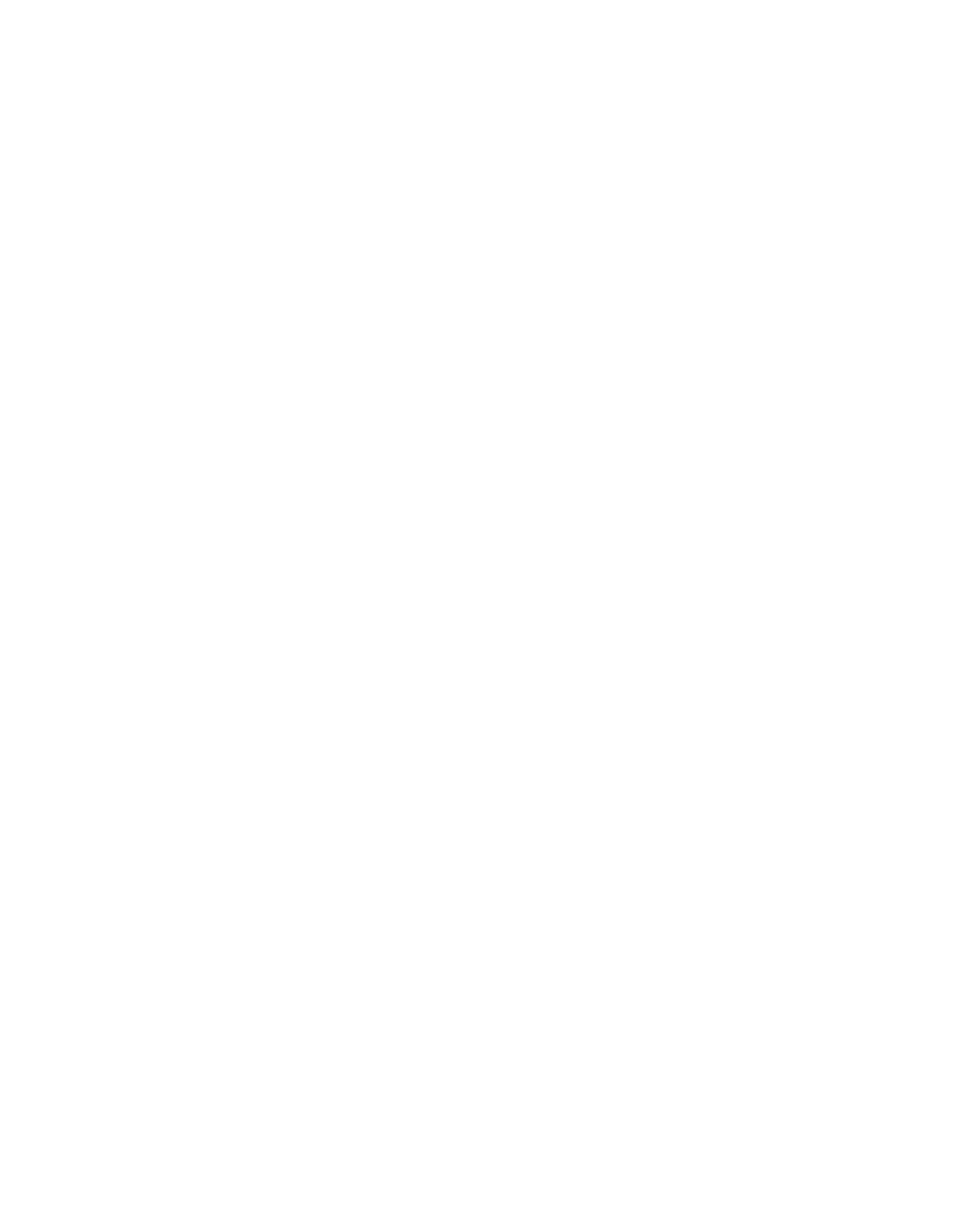# **Abstract**

<span id="page-2-0"></span>The behavior of a fluid with a thin capillary meniscus can be modelled by the thin film equation  $h_t = -(h^n h_{xxx})_x$  with boundary conditions  $h_x = \pm \alpha$ and  $h_{xxx} = 0$ . In general this problem is not tractable to attempts to find an explicit solution; we are concerned primarily with whether or not the film *ruptures*, that is, if  $h(x, t) = 0$  for any  $x, t$ . We approach this problem with numerical simulation and refinement analysis, as well as by the examination of energies of the film, e.g. mass, surface area, and coating energy. Other related quantities which are less physical and more abstract are also of interest.

We present a brief analysis of the behavior of some of these energies, as well as a proof that, given certain assumptions, rupture cannot occur in a thin capillary meniscus for  $n > 4$ . We also present some preliminary discussion of the numerical analysis of the problem.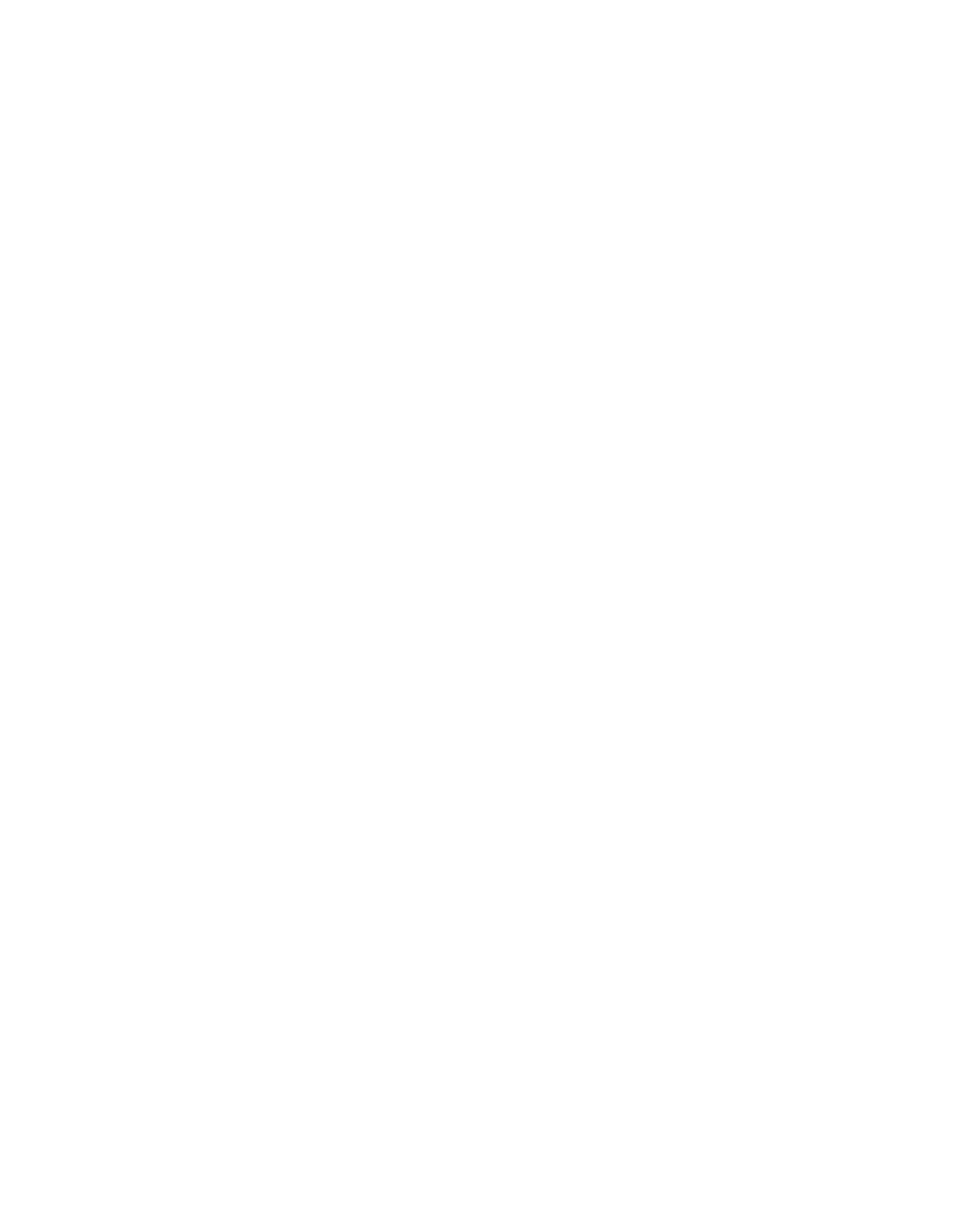# **Contents**

|                         | Abstract                  |                                                                              |                |  |  |  |  |  |  |  |  |  |
|-------------------------|---------------------------|------------------------------------------------------------------------------|----------------|--|--|--|--|--|--|--|--|--|
| Acknowledgments         |                           |                                                                              |                |  |  |  |  |  |  |  |  |  |
| 1                       |                           | Introduction                                                                 | 1              |  |  |  |  |  |  |  |  |  |
|                         | 1.1                       | Preliminaries                                                                | 1              |  |  |  |  |  |  |  |  |  |
|                         | 1.2                       |                                                                              | $\overline{2}$ |  |  |  |  |  |  |  |  |  |
|                         | 1.3                       |                                                                              | 3              |  |  |  |  |  |  |  |  |  |
|                         | 1.4                       |                                                                              | 5              |  |  |  |  |  |  |  |  |  |
| $\mathbf{2}$            | <b>Theory</b>             |                                                                              | 7              |  |  |  |  |  |  |  |  |  |
|                         | 2.1                       |                                                                              | 7              |  |  |  |  |  |  |  |  |  |
|                         | 2.2                       |                                                                              | 8              |  |  |  |  |  |  |  |  |  |
|                         | 2.3                       | Minimizers                                                                   | 10             |  |  |  |  |  |  |  |  |  |
|                         | 2.4                       |                                                                              | 11             |  |  |  |  |  |  |  |  |  |
|                         | 2.5                       |                                                                              | 12             |  |  |  |  |  |  |  |  |  |
| 3                       | <b>Numerical Analysis</b> |                                                                              |                |  |  |  |  |  |  |  |  |  |
|                         | 3.1                       |                                                                              | 17             |  |  |  |  |  |  |  |  |  |
|                         | 3.2                       |                                                                              | 18             |  |  |  |  |  |  |  |  |  |
|                         | 3.3                       |                                                                              | 22             |  |  |  |  |  |  |  |  |  |
| <b>Future Work</b><br>4 |                           |                                                                              |                |  |  |  |  |  |  |  |  |  |
|                         | 4.1                       |                                                                              | 25             |  |  |  |  |  |  |  |  |  |
|                         | 4.2                       |                                                                              | 25             |  |  |  |  |  |  |  |  |  |
| $\mathbf{A}$            |                           | <b>Numerical Code</b>                                                        | 27             |  |  |  |  |  |  |  |  |  |
|                         | A.1                       |                                                                              | 27             |  |  |  |  |  |  |  |  |  |
|                         | A.2                       | The Function $a \dots \dots \dots \dots \dots \dots \dots \dots \dots \dots$ | 30             |  |  |  |  |  |  |  |  |  |
|                         | A.3                       |                                                                              | 31             |  |  |  |  |  |  |  |  |  |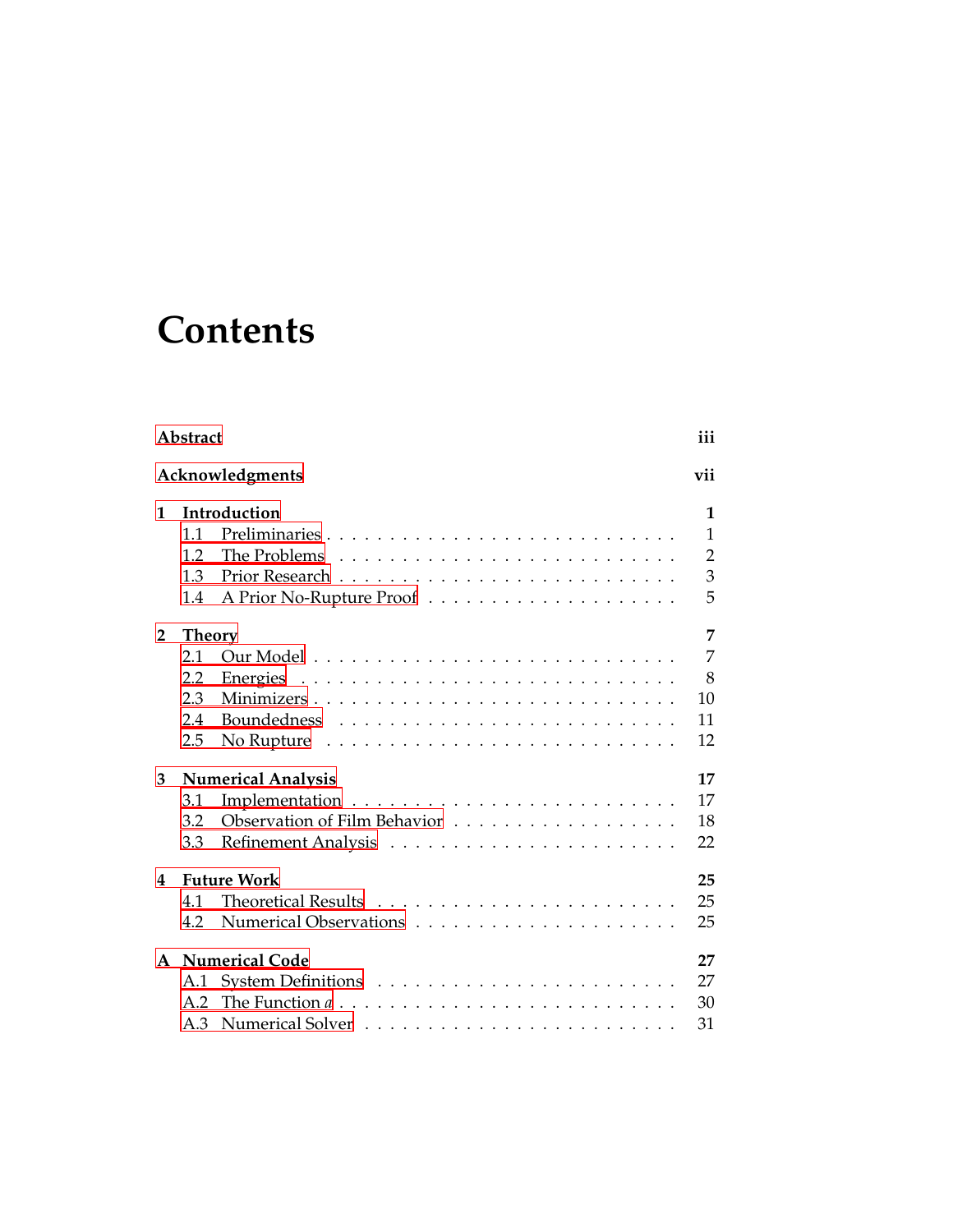| Bibliography |  |  |  |  |  |  |  |  |  | 37 |  |  |  |  |  |  |  |  |  |  |  |  |
|--------------|--|--|--|--|--|--|--|--|--|----|--|--|--|--|--|--|--|--|--|--|--|--|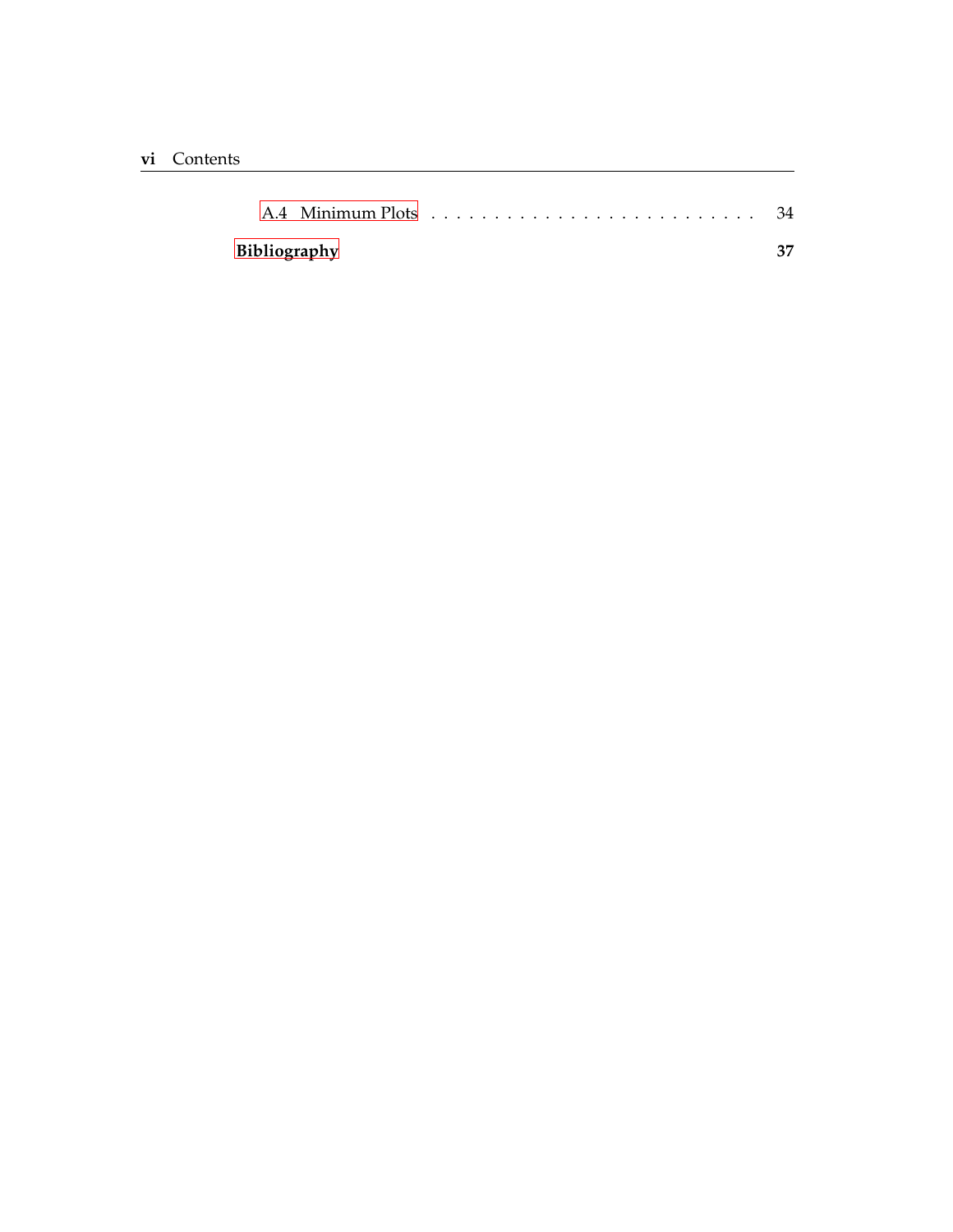# **Acknowledgments**

<span id="page-6-0"></span>This document and the associated numerical code were created as part of a Harvey Mudd College Mathematics Department senior thesis project in 2005–2006.

I promised Benj Azose and Lori Thomas I'd attempt to name a theorem or lemma after each of them. This fact is reflected in Chapter 2.

Numerous people deserve credit for keeping me sane . . . or at least for not letting me get more insane.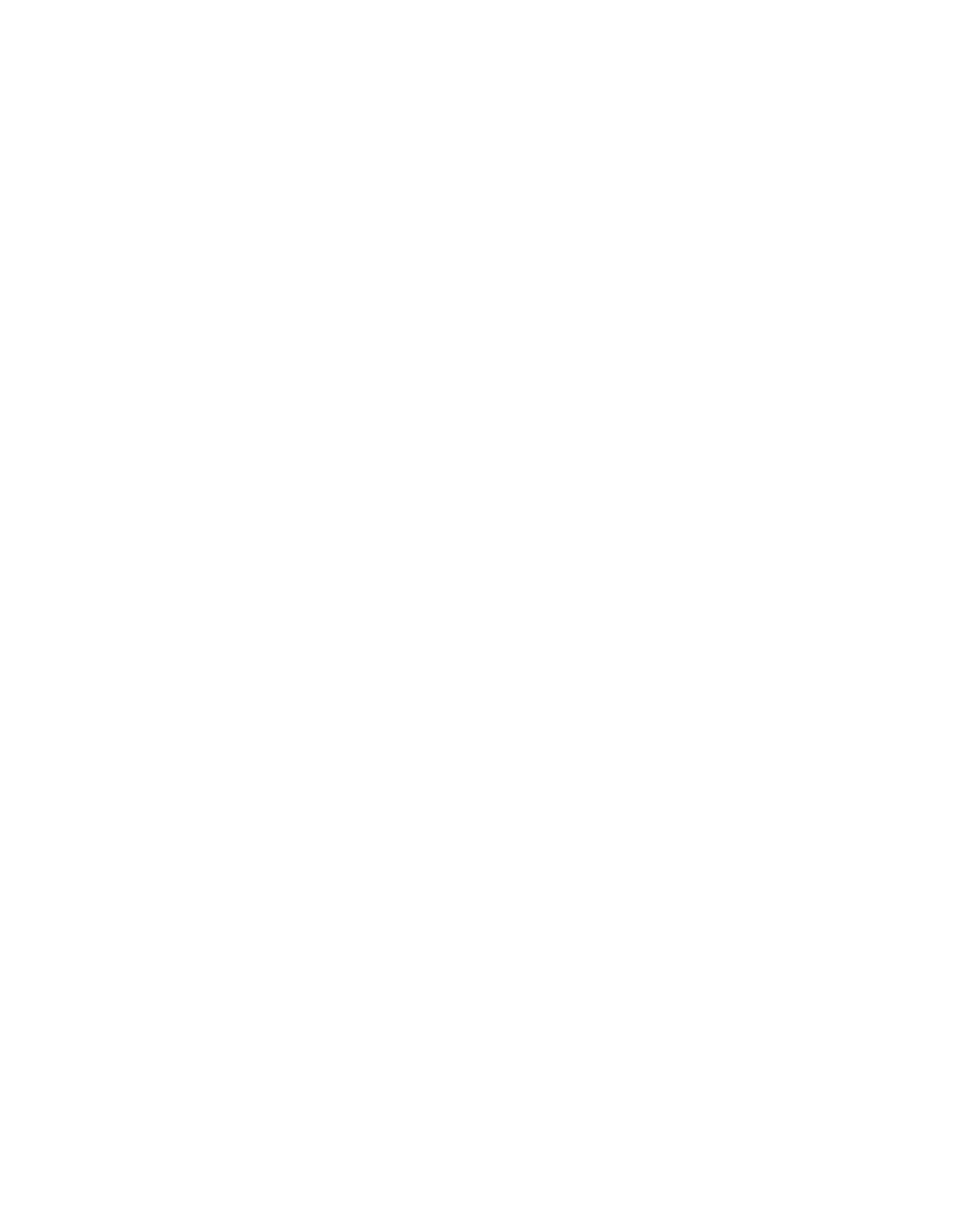# <span id="page-8-0"></span>**Chapter 1**

# **Introduction**

## <span id="page-8-1"></span>**1.1 Preliminaries**

#### **1.1.1 The Thin Film Equation**

When sheets of fluid are thin enough, their behavior is primarily driven by their surface tension and molecular interactions rather than by bulk matter transport (convection). This behavior can then be modelled by a fourthorder nonlinear degenerate diffusion equation, namely

$$
h_t = -\nabla \cdot (f(h)\nabla \Delta h) \tag{1.1}
$$

with  $f(h) \approx h^n$  as  $h \to 0$ , which in the one-dimensional case with  $f(h)$ exactly equal to  $h^n$  becomes

$$
h_t = -(h^n h_{xxx})_x. \tag{1.2}
$$

Different values of this exponent correspond to different physical conditions. When I am sure what these are, I will include them.

#### **Physical Derivation**

I would at some point to include here a physical derivation of the thin film equation, but I don't yet know it.

#### **1.1.2 Terms and Definitions**

We say that the film has *ruptured* if  $h(x, t) = 0$  for any  $x, t$ . Ruptures may be either finite-time or infinite-time.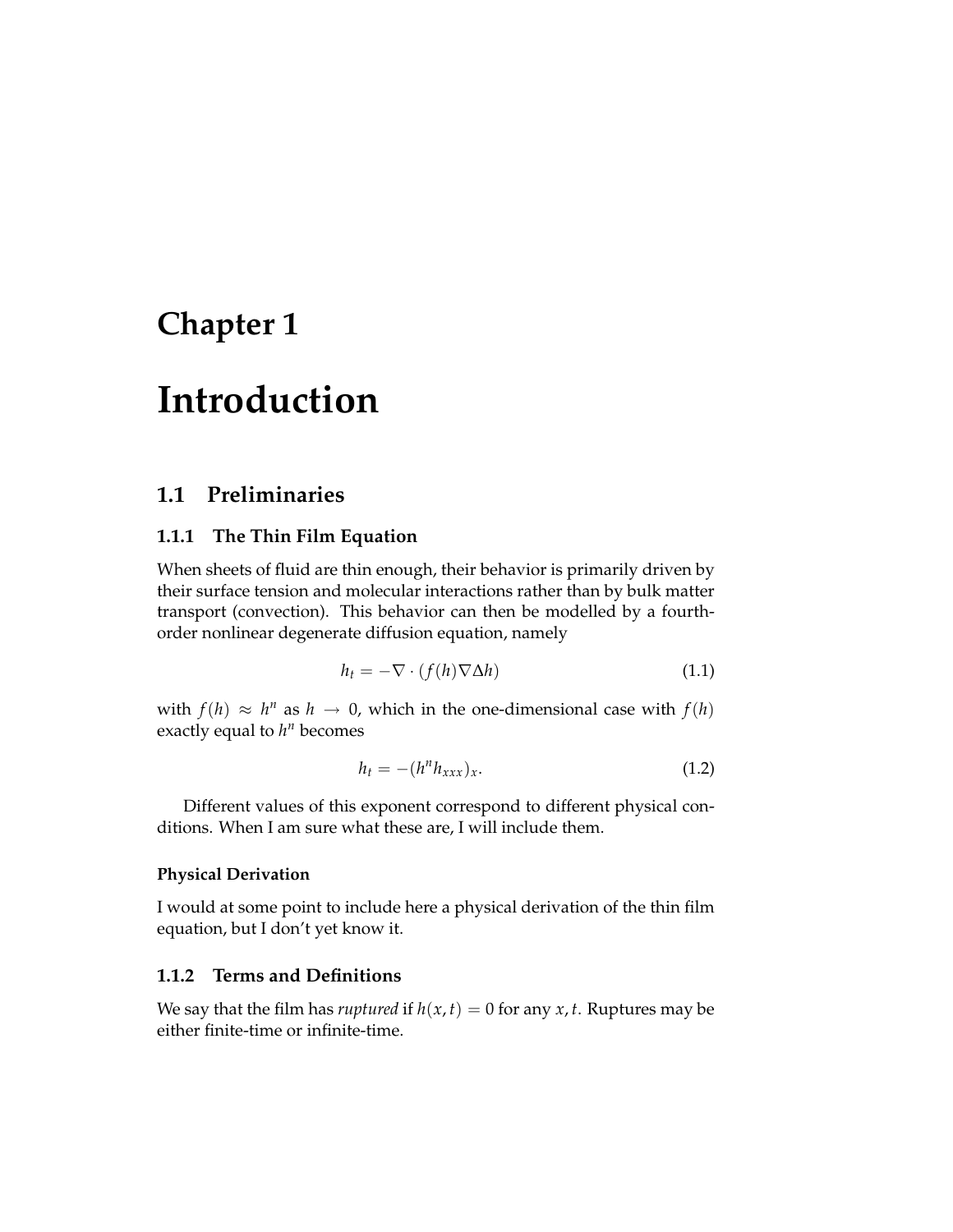### <span id="page-9-0"></span>**1.2 The Problems**

#### **1.2.1 Boundary Conditions and Initial Conditions**

Consider a bounded domain  $\Omega = [-L, L]$ . The thin film equation is fourthorder in the spatial variable and first-order in the temporal variable, so in order for the thin film equation to be well-posed on this domain, we must specify two boundary conditions at each endpoint  $x = \pm L$  and we must also specify the initial position  $h(x, 0) = f(x)$ .

It is common, for instance, to impose periodic boundary conditions on the film so that any boundary terms resulting from integration by parts are irrelevant.

It is also common to consider a spreading-droplet solution, for which  $h(x, t) = 0$  at the boundary and for which *h* can actually be expressed as a function of *t* multiplied by a function of a single similarity variable.

We might also fix the height of the film at the boundary and consider pressure boundary conditions, for which  $h_{xx}(\pm L) = p$ , which is equivalent to a constant external pressure, or current boundary conditions, for which  $h_{xxx}(\pm L) = \pm c$ , which describes liquid draining out of a region at a constant rate. Both of these types of boundary conditions are treated briefly in [Bertozzi](#page-44-1) [\(1996\)](#page-44-1).

#### **1.2.2 Positivity**

We are concerned with solutions of the thin film equation for which  $h(x, t) \geq$ 0 for all *x*, *t*. The positivity (or non-negativity) of solutions is discussed extensively in [Bertozzi](#page-44-2) [\(1998](#page-44-2)).

#### **1.2.3 Rupture**

Of primary concern in the study of the thin film equation is the investigation of the film's singularities. We are particularly concerned about this investigation for two reasons. First, the physical applications of microfluidics, e.g. lubrication theory, often depend on the film remaining intact throughout some process, e.g. the application of a UV-protectant film to a pair of sunglasses. Second, there is the practical matter that this is one of the simpler characteristics of the film's behavior for us to investigate while still hoping for some sort of meaningful result.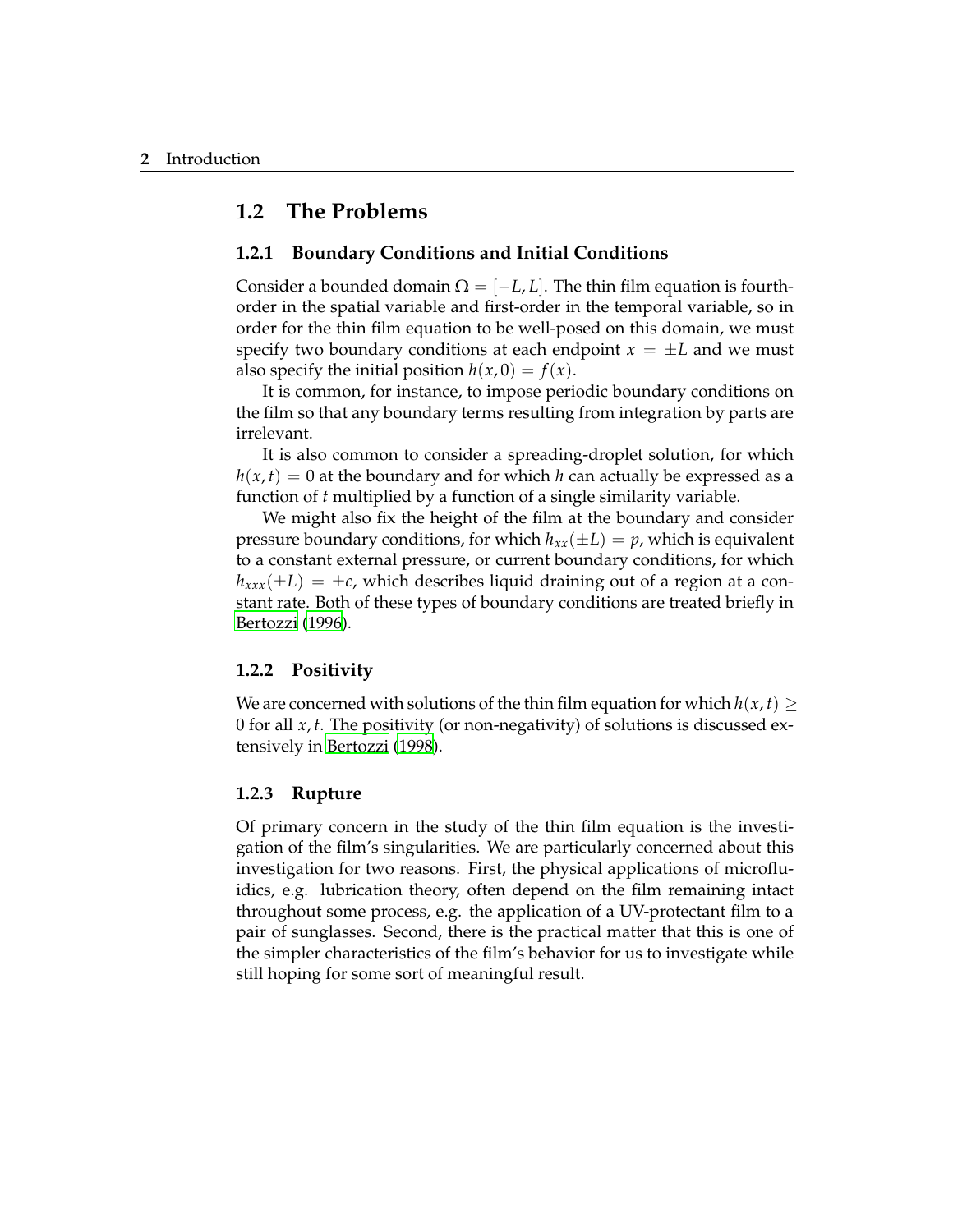#### **1.2.4 Numerics**

We often use numerical analysis to investigate and model the behavior of these thin films. Frequently, it is possible to motivate a line of theoretical investigation with the output from a numerical simulation, or to compare a theoretical result for a certain situation with the numerical model and check for discrepancies.

## <span id="page-10-0"></span>**1.3 Prior Research**

Although this particular branch of fluid dynamics is relatively young, there is already a significant body of work describing results related to the thin film equation itself or to thin-film-type equations generally.

#### <span id="page-10-1"></span>**1.3.1 Prior Theoretical Results**

A good first summary of the main results in lubrication theory is [Bertozzi](#page-44-2) [\(1998](#page-44-2)), which presents an overview of the nature of thin films and discusses in depth the problem of contact lines and interfaces which is ultimately the motivating factor behind this thesis. It also illustrates some of the more familiar recent results and methods, such as characterization of some types of finite-time singularities. Finally, it contains a summary of energy arguments (see Sec. [2.2\)](#page-15-0) for the impossibility of singularities, including an extended discussion on the possibility that there is a specific critical exponent above which the film cannot rupture and that it is unclear whether or not such an exponent would depend on the boundary conditions of the film.

Not all of the theoretical results in lubrication theory directly concern the thin film equation, but even when they do not, their methods may be helpful to us. For instance, [King](#page-44-3) [\(1993](#page-44-3)) describes *exact* solutions to the porous medium equation  $h_t = \nabla \cdot (h^n \nabla h)$ , which is another nonlinear degenerate diffusion equation. Since it generally seems impossible to find exact solutions to the thin film equation, the fact that it *is* possible to find solutions for such a similar equation is of some interest. Furthermore, these equations are shown to be polynomials in the spatial coordinate, much like the polynomials described in Sec. [2.3.](#page-17-0)

The porous medium equation can also serve as a template for methods of investigating the thin film equation, as in [Carrillo](#page-44-4) and Toscani [\(2002\)](#page-44-4), in which the authors use techniques from the study of the porous medium equation to show that spreading-droplet solutions of the thin film equation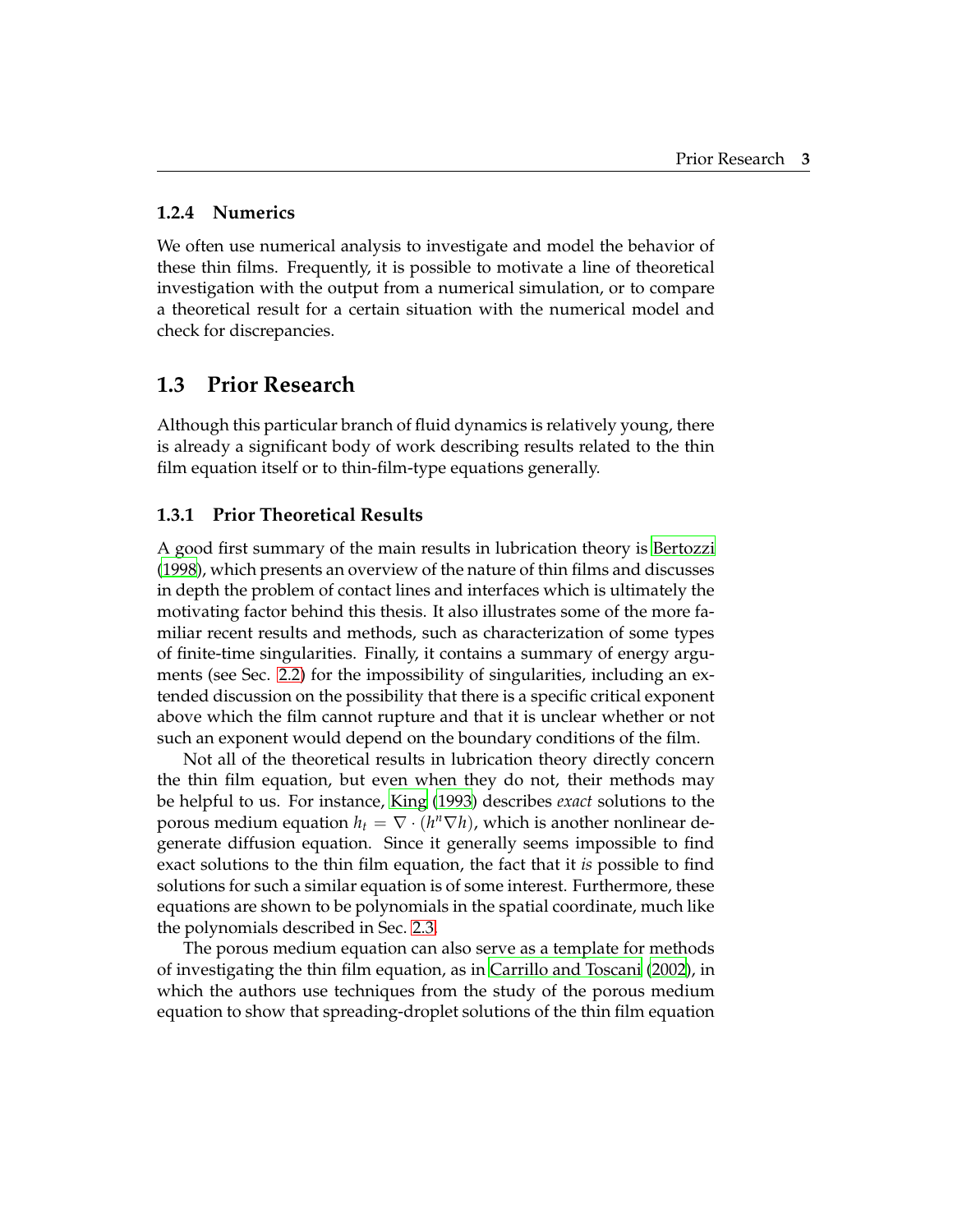with  $n = 1$  decay to the unique strong source-type solution of equivalent mass.

In further results relating to source-type solutions of the thin film equa-tion, Bernoff and [Witelski](#page-44-5) [\(2002\)](#page-44-5) discusses source-type solutions for  $0 <$ *n* < 3 in terms of similarity variables and proves that these solutions are stable. This paper also gives the eigenvalue spectrum and associated eigenfunctions for the  $n = 1$  case using the fact that the similarity equation has an exact polynomial solution.

It is also sometimes profitable to examine self-similar singularities of the film, as in [Bertozzi](#page-44-1) [\(1996](#page-44-1)), in which power series are used to investigate the behavior of similarity solutions both for the thin film equation and for the modified thin film equation  $h_t + h^n h_{xxxx} = 0$ . This paper also presents results concerning the values of the exponent *n* for which the modified equation experiences a finite-time singularity and for which they experience infinite-time singularity. This question is of some interest to us in the study of the unmodified equation, but as yet no significant results are forthcoming.

In the category of results most pertinent to our own research, [Laugesen](#page-44-6) [\(2004](#page-44-6)) describes integrals of the form  $\int h^p h_x^2 dx$  and shows that they are dissipated for certain values of *p* and *n*; that is, that their time derivatives are nonpositive for all *t*. Further discussion of integrals similar to this and their behavior follows in Sec. [2.2.](#page-15-0) Laugesen also shows that rupture of the film is impossible for certain values of *n*; this proof follows in Sec. [1.4.](#page-12-0)

#### **1.3.2 Prior Numerical Results**

In [Bertozzi](#page-44-2) [\(1998\)](#page-44-2), a numerical scheme is presented for solving the thin film equation; this and similar schemes are expanded upon in Zhornitskaya and Bertozzi (2000) and demonstrated to be positivity-preserving. The schemes are also shown to preserve stability and convergence, which is to say that they do not exhibit false rupture of the film but in fact remain close to the true solution. Using these numerical methods, data have been generated that support the hypothesis that rupture may be impossible for  $n \geq 2$ , but this has not yet been borne out by theory. There are theoretical results, as shown in [Bertozzi](#page-44-7) et al. [\(1994](#page-44-7)), that indicate that *if* it can be shown that *hxx* is bounded for all time, then there can in fact be no rupture for  $n \geq 2$ , but this boundedness has not been proven.

[Bertozzi](#page-44-1) [\(1996\)](#page-44-1) also uses numerical schemes to support some of the results achieved in that paper, discussed above in [1.3.1;](#page-10-1) for instance, simulations are used to compare similarity shape of singularities and the time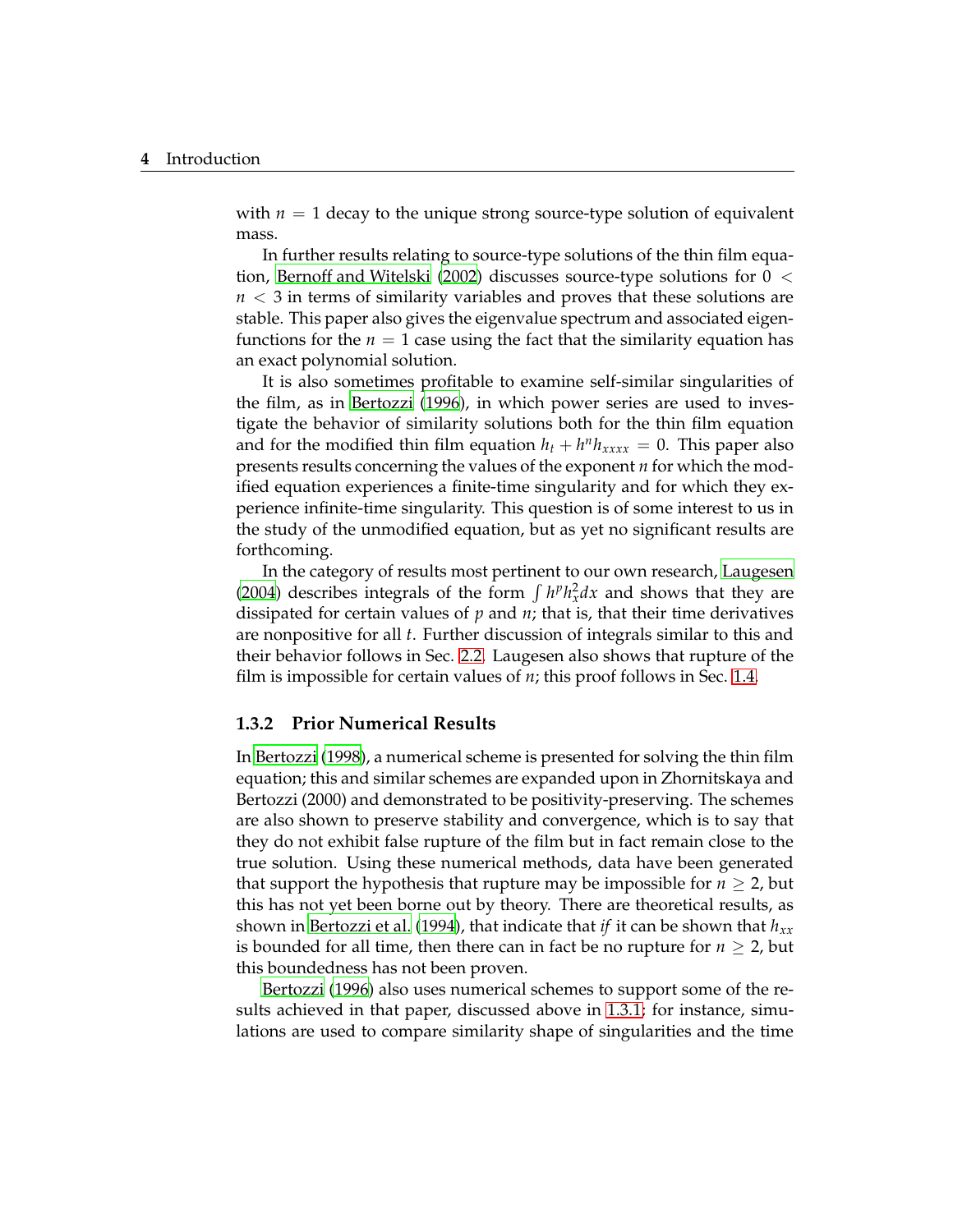dependence of the minimum thickness of the film to the theoretical predictions. This is similar to the refinement analysis we will carry out in Sec. [3.3.](#page-29-0)

# <span id="page-12-0"></span>**1.4 A Prior No-Rupture Proof**

Since the determination of whether or not a film ruptures is the problem of primary importance in the study of the thin film equation, it may be worthwhile to reproduce a preexisting characterization of instances in which it is impossible for the film to rupture. The following proof is due to [Laugesen](#page-44-6) [\(2004](#page-44-6)), based on earlier work in [Bertozzi](#page-44-7) et al. [\(1994\)](#page-44-7). I reproduce it here with some additional explanation of the steps involved.

**Theorem 1.1.** *(Laugesen) Suppose that*  $h(x, t)$  *solves the thin film equation*  $h_t =$ −(*h <sup>n</sup>hxxx*)*<sup>x</sup> with periodic boundary conditions and h*(*x*, 0) > 0*. Then h cannot experience rupture for*  $n > 3.5$ *.* 

*Proof.* Define the quantities  $E = \int_{\Omega} h_x^2 dx$  and  $P_m = \int_{\Omega} h^m dx$ . Then by the Cauchy-Schwartz inequality, we know that

$$
\sqrt{E P_m} \geq \int_{\Omega} |h^{m/2} h_x| dx
$$
  
=  $C \int_{\Omega} |\frac{\partial}{\partial x} h^{m/2+1}| dx$ ,

where  $C = 1/|m/2 + 1|$ . We also know that in general, for a periodic function *f* ,

$$
\int_{\Omega} |f_x| dx \geq \max(f) - \min(f),
$$

so for  $f_x = h^{m/2+1}$  we conclude that

$$
\sqrt{EP_m} \ge C[\max(h^{m/2+1}) - \min(h^{m/2+1})].
$$

Now suppose that  $m/2 + 1 < 0$  and that *E* and  $P_m$  are bounded. Then we know that max(*h*)  $> \bar{h}$ , where  $\bar{h}$  is the average value of *h*, so since  $m/2+1 < 0$ , we know that  $\min(h^{m/2+1}) < \bar{h}^{m/2+1}$ , which is constant.

Therefore  $Cmin(h^{m/2+1}) + \sqrt{E P_m}$  is bounded and thus  $max(h^{m/2+1})$  is bounded since

$$
\min(h^{m/2+1}) + \frac{1}{C}\sqrt{EP_m} \ge \max(h^{m/2+1}).
$$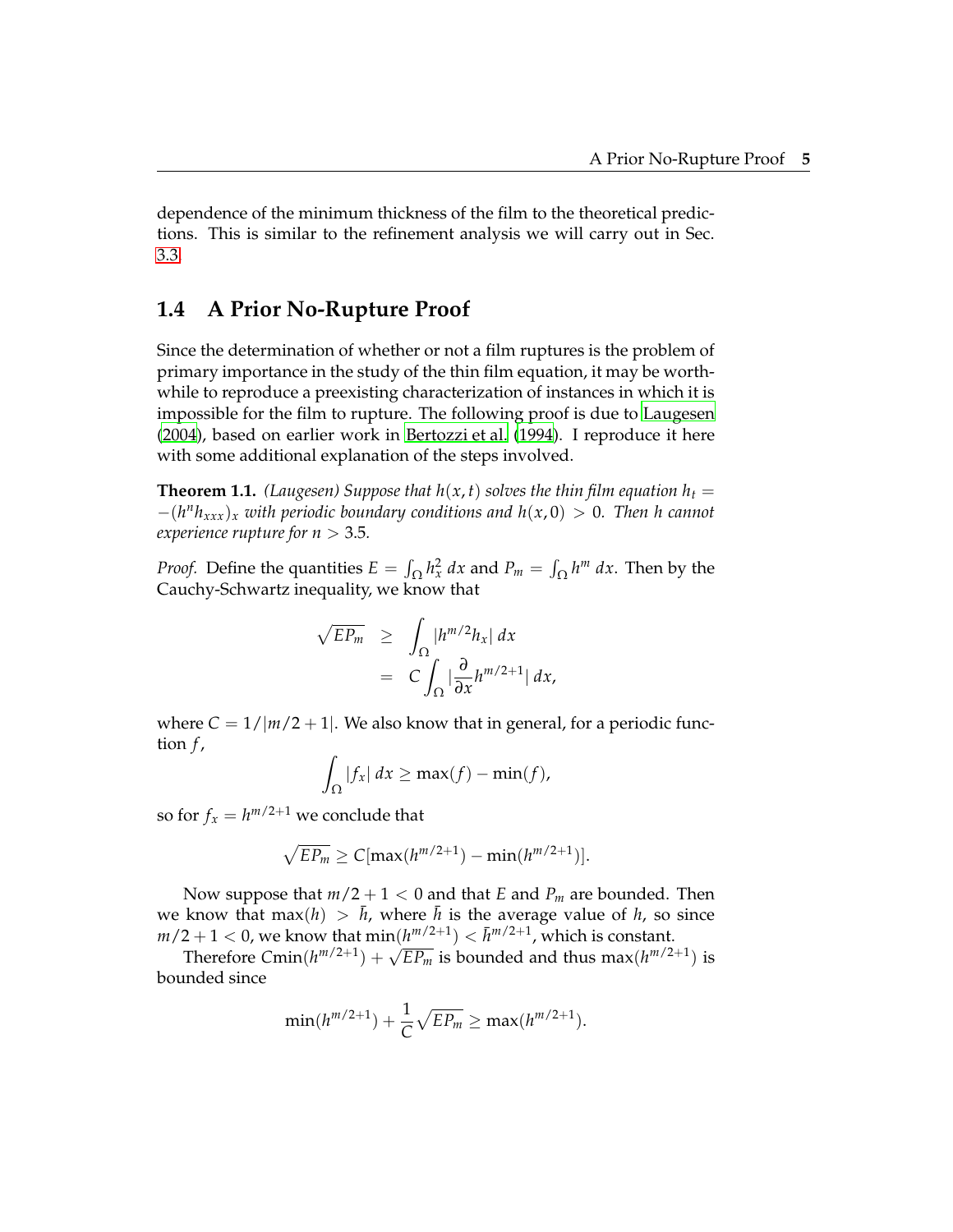If it were the case that *h*  $\rightarrow$  0, we would have  $h^{m/2+1} \rightarrow \infty$  since  $m/2 +$  $1 < 0$ . But  $h^{m/2+1}$  is bounded, so this cannot be the case. Therefore the film cannot rupture.

As Laugesen points out, prior work in [Bertozzi](#page-44-7) et al. [\(1994\)](#page-44-7) has shown that  $\int h^{q+3/2-n} dx$  is dissipated for *q* = 0. Considering this integral as an instance of *P<sub>m</sub>* with  $m = q + 3/2 - n$ , once we set  $q = 0$  and make use of the fact that  $m/2 + 1 < 0$  prevents rupture, basic arithmetic shows that rupture cannot occur for  $n > 3.5$ .

 $\Box$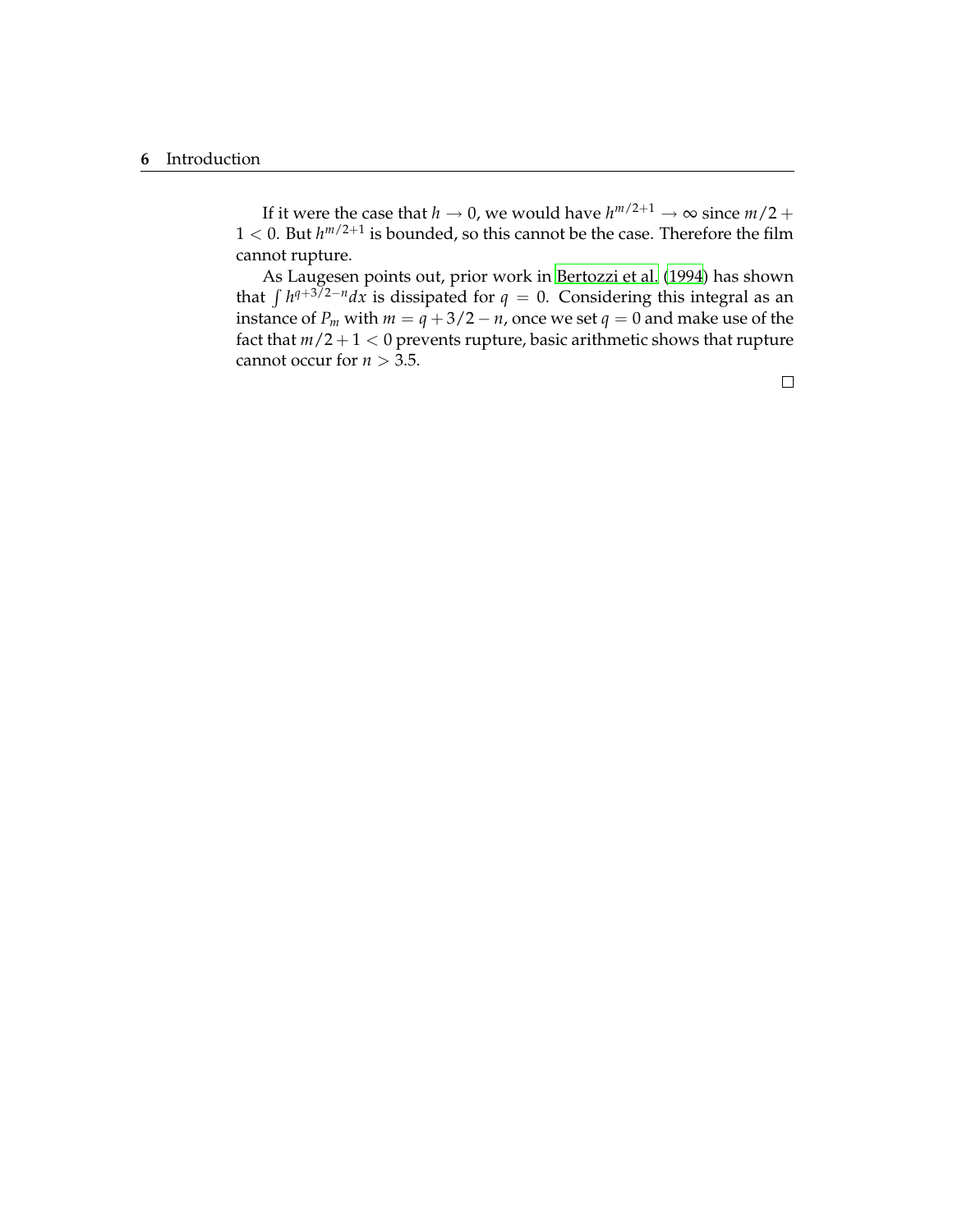# <span id="page-14-0"></span>**Chapter 2**

# **Theory**

## <span id="page-14-1"></span>**2.1 Our Model**

We are particularly concerned with the behavior of films which exhibit a thin capillary meniscus; physically, that is, the fluid's adhesion to the walls of its container is not equal to its surface tension.

In relation to the PDE, this means that we consider films over a finite spatial interval  $\Omega = [-L, L]$  which have boundary conditions  $h_x = \pm \alpha$ and  $h_{xxx} = 0$  at  $\pm L$ . The boundary condition  $\alpha$ , by setting the slope of the film, sets the contact angle of the film with the boundary; physically, this value will differ depending on the intrinsic properties of the fluid at hand. The condition  $h_{xxx} = 0$  reflects the fact that there is no mass flux at the boundary.

<span id="page-14-2"></span>

Figure 2.1: Examples of thin films for positive and negative contact angles.

Fig. [2.1](#page-14-2) shows two pictures of thin films with different contact angles,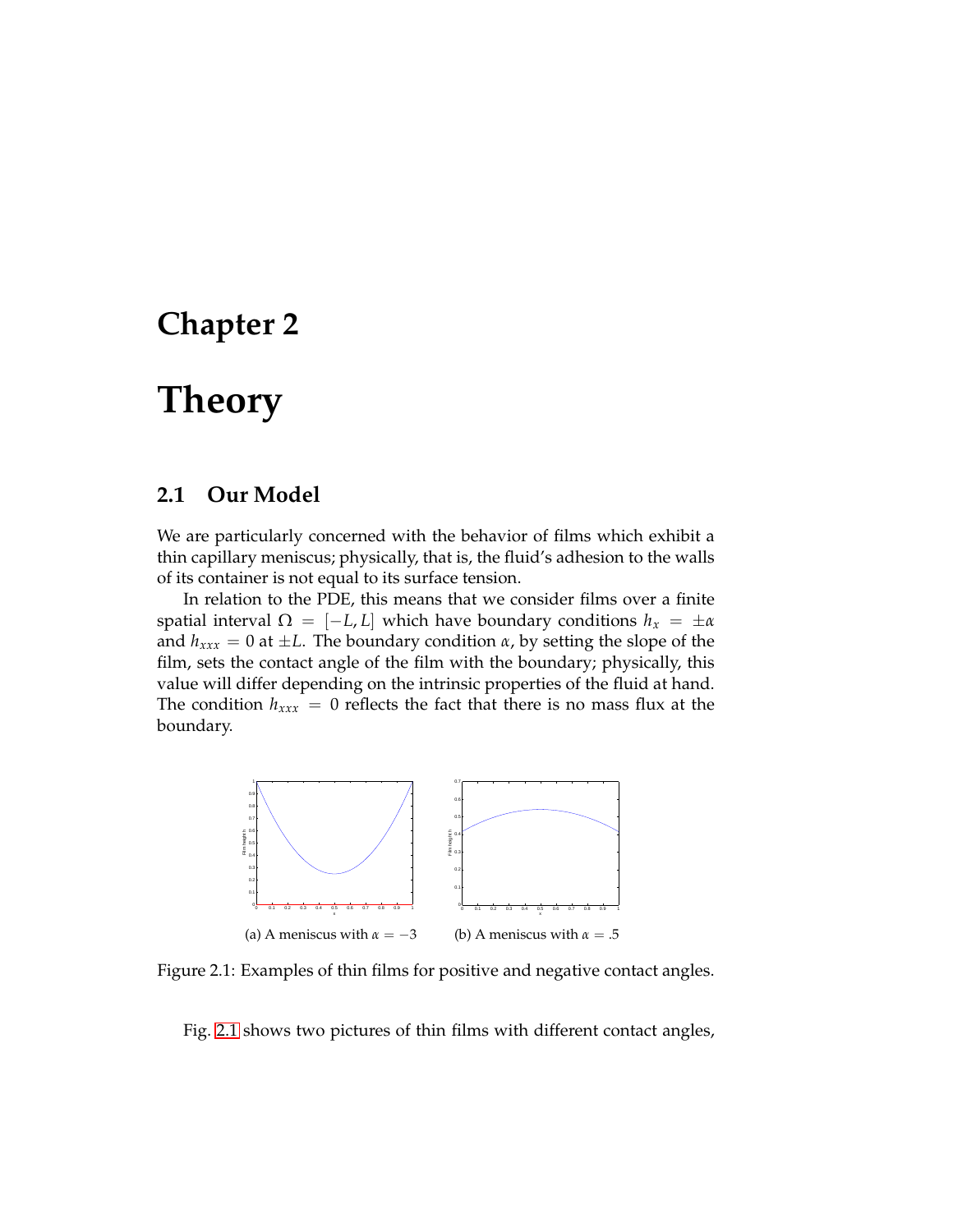to illustrate how the choice of *α* affects the eventual shape of the film.

### <span id="page-15-0"></span>**2.2 Energies**

The primary theoretical method for attacking the behavior of the thin film equation is to consider quantities related to the film which we call "energies." Some of these energies have a definite physical relationship with the film, while others need not. The investigation of whether these energies are conserved or dissipated can help us describe the film.

#### **2.2.1 Mass**

We define mass as

$$
M=\int_{\Omega} h\,dx.
$$

This is not, strictly speaking, the same as the physical expression for mass, as it only captures the volume of the film, which we must multiply by the fluid density  $\rho$  in order to get the mass. But in general we assume that the fluid is incompressible and that therefore  $\rho$  is constant, so that our definition of mass is within a constant factor of the physical expression.

If our model is to have any hope of approximating a real physical situation, we would want the mass to be conserved; this is in fact the case for our model, and we can present a quick proof.

**Theorem 2.1.** *For the thin capillary meniscus, mass is conserved.*

*Proof.* The calculation is straightforward and needs little explanation.

$$
\frac{\partial}{\partial t}M = \int_{\Omega} h_t dx
$$
  
= 
$$
\int_{\Omega} -(h^n h_{xxx})_x dx
$$
  
= 
$$
-h^n h_{xxx}|_{-L}^L
$$
  
= 0,

since  $h_{xxx}(\pm L) = 0$ . Therefore  $\frac{\partial}{\partial t}M = 0$  and thus mass is conserved.  $\Box$ 

#### **2.2.2 Surface Area**

We define the surface area of the film as

$$
A = \int_{\Omega} h_x^2 \, dx.
$$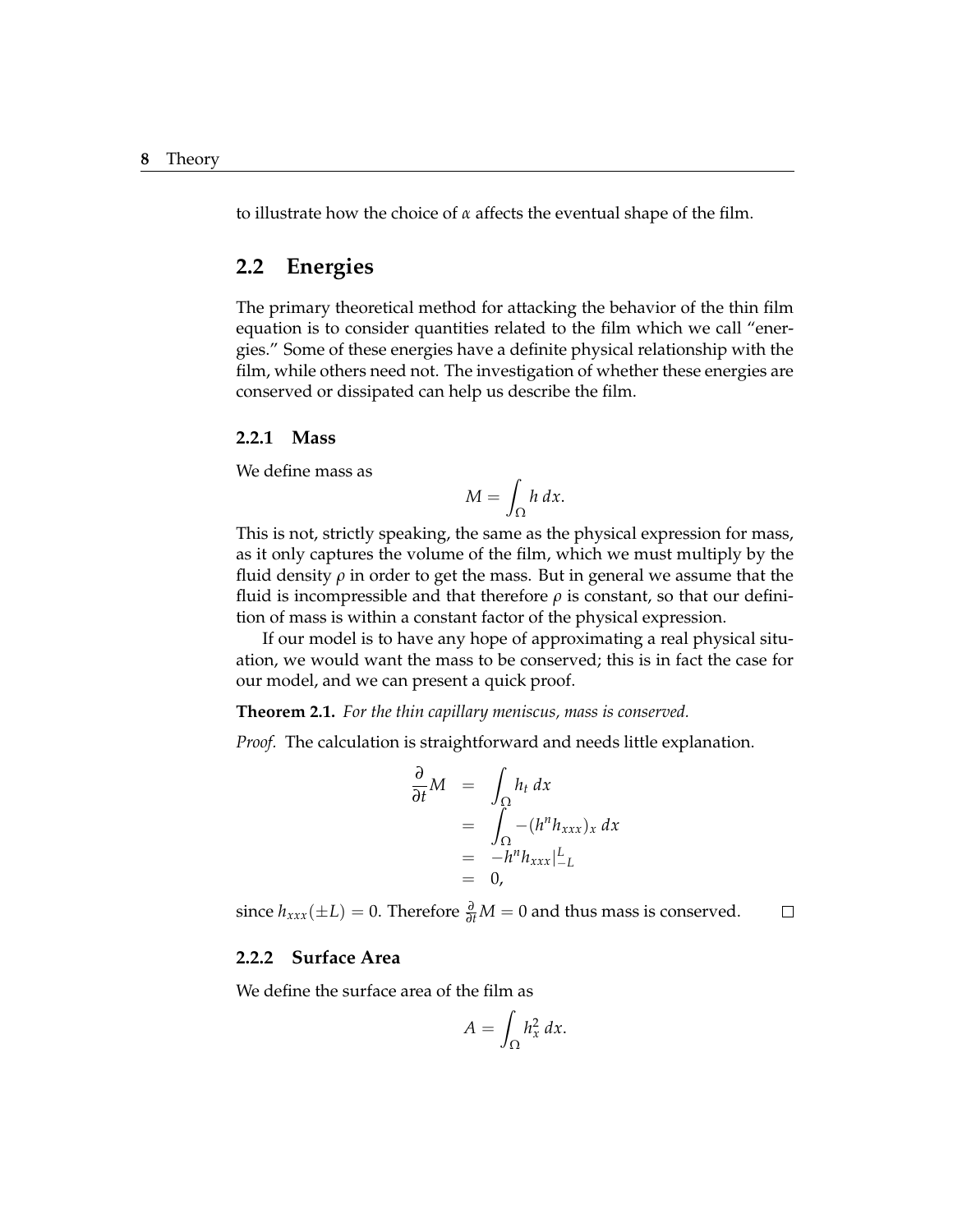Again note that this is not the familiar surface area definition from calculus, namely  $\int_{\Omega} \sqrt{1 + h_x^2} \, dx$ . One of the assumptions built into the thin film equation is that the slope of the film is small ( $|h_x| \ll 1$ ); the fact that this is not always obvious in numerical simulation results is due to rescaling of the equation after this assumption is made.

Since we make the small-slope assumption, we can apply the binomial approximation to the calculus formula for surface area to get

$$
\int_{\Omega} \sqrt{1 + h_x^2} \, dx = \int_{\Omega} 1 + \frac{h_x^2}{2} \, dx
$$

$$
= 2L + \frac{1}{2} \int_{\Omega} h_x^2 \, dx,
$$

so *A* is a leading-order approximation of the surface area, given the smallslope assumption.

#### <span id="page-16-0"></span>**2.2.3 Coating Energy**

We are concerned with the behavior of a film exhibiting a thin capillary meniscus. If we consider only mass and surface area, we would expect the film to converge to a flat solution, as this minimizes surface area. Realworld observation indicates, however, that this is clearly not the case. We use coating energy to explain the existence of capillary behavior.

We intuitively define coating energy as a measure of the fluid's "desire" to stick to the walls of the box we put it in. Recalling that  $\pm \alpha$  is the slope of the film at  $\pm L$ , defining the contact angle of the film with the boundary, the coating energy is  $\alpha h|_{-L}^L$ . With the physical intuition that the fluid likes to coat the walls, we suppose that the coating energy decreases the overall energy of the film, so we define an energy in which surface area and coating energy balance each other, as follows:

$$
E = \frac{1}{2} \int_{\Omega} h_x^2 dx - \alpha h \big|_{-L}^{L}
$$

**Theorem 2.2.** *For a thin capillary meniscus, E is dissipated.*

*Proof.* Consider *<sup>∂</sup> ∂t E* and note that

$$
\frac{\partial}{\partial t}E = \frac{\partial}{\partial t} \left[ \int_{\Omega} h_x^2 / 2 \, dx - \alpha h \Big|_{-L}^L \right]
$$

$$
= \int_{\Omega} h_x h_{xt} \, dx - \alpha h_t \Big|_{-L}^L
$$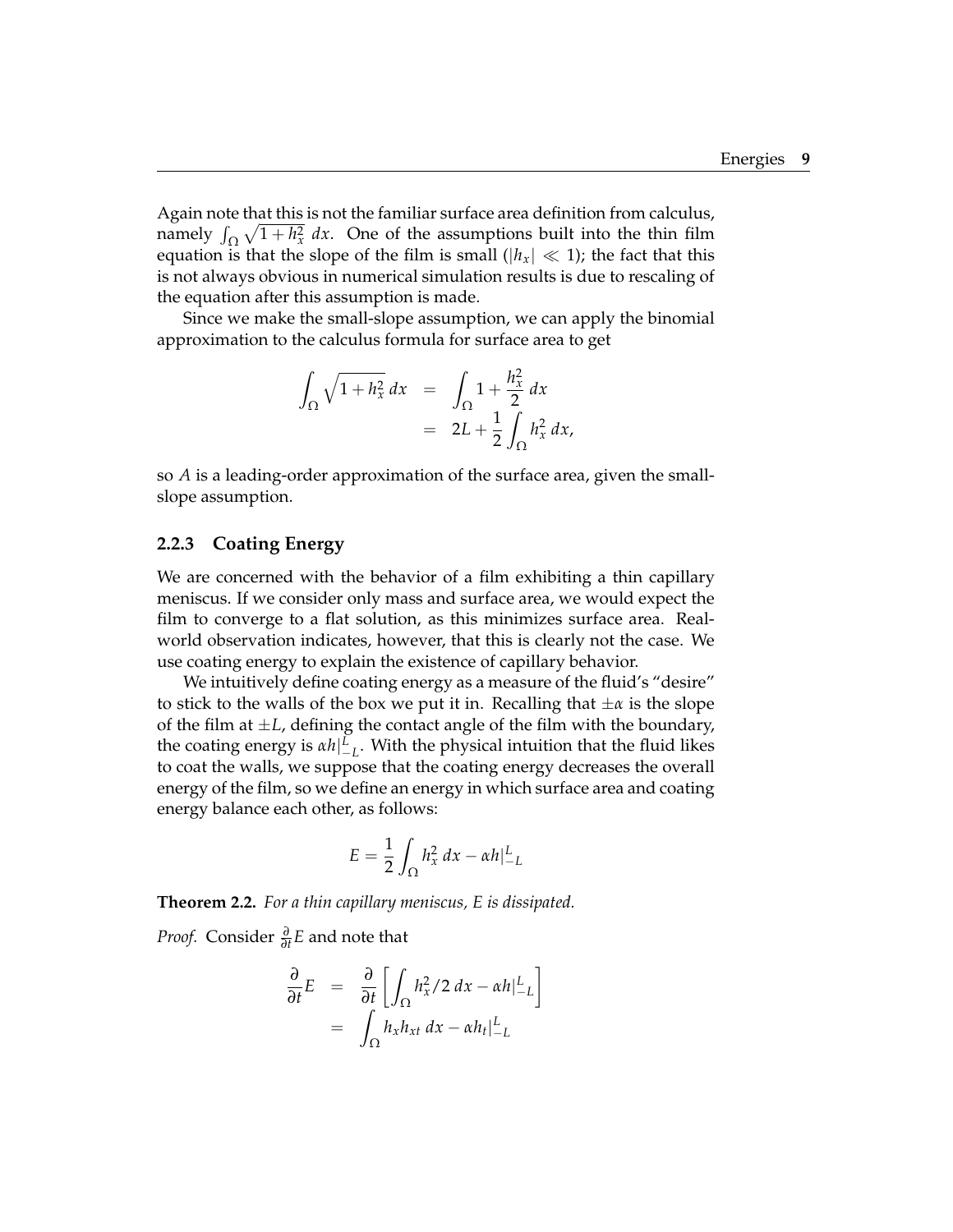$$
= - \int_{\Omega} h_x (h^n h_{xxx})_{xx} dx - \alpha h_t |_{-L}^L.
$$

Integrating by parts twice, we get

$$
\frac{\partial}{\partial t}E = -\int_{\Omega} \left[ h^{n} h_{xxx}^{2} - [h_{x}(h^{n} h_{xxx})_{x} - h_{xx}h^{n} h_{xxx}] \right]_{-L}^{L} dx - \alpha h_{t}|_{-L}^{L}
$$
\n
$$
= -\int_{\Omega} h^{n} h_{xxx}^{2} dx + h_{x} h_{t}|_{-L}^{L} - \alpha h_{t}|_{-L}^{L}
$$
\n
$$
= -\int_{\Omega} h^{n} h_{xxx}^{2} dx
$$

Since *h*(*x*, *t*) ≥ 0 for all *x*, *t*, this integrand is everywhere non-negative, therefore  $\frac{\partial}{\partial t}E$  < 0, showing that *E* is dissipated. □ and therefore  $\frac{\partial}{\partial t} E \leq 0$ , showing that *E* is dissipated.

### <span id="page-17-0"></span>**2.3 Minimizers**

For energies which are dissipated over time, we would like to know what form the film takes when it has achieved the steady state; that is, how to express the *minimizer* of a particular energy. For some energies this is simple; consider the pure surface energy expression and note that the integral is minimized when  $h_x = 0$  for all *x*, so that assuming surface energy is the only thing driving the film's behavior, the minimizer is a flat film.

However, flat films do not fit our meniscus boundary conditions, in which we generally set the contact angle to be something nonzero. (Nothing prevents us from considering the  $\alpha = 0$  case, but it is not particularly interesting or informative.) So we instead consider the coating energy of the film and attempt to find the film that minimizes the energy *E*, described above in Sec. [2.2.3.](#page-16-0)

**Theorem 2.3.** *The minimizer of the energy*  $E = (1/2) \int_{\Omega} h_x^2 dx - \alpha h \big|_{-L}^L$  *is a quadratic of the form*  $\bar{h}(x) = \frac{\alpha x^2}{2L} + b$ .

It is in fact the case that for fixed boundary conditions (and exponents *n* for which rupture may occur) there is a critical mass above which there is sufficient fluid that the film will not rupture and below which it will. In the following proof I will give a minimizer which is not piecewise defined as quadratics on either side of a central region where  $h(x, t) = 0$ ; we can interpret this as belonging to a film which is above the critical mass and therefore does not rupture (that is,  $b > 0$ ). The proof for a film which is below critical mass corresponds to  $b < 0$ , for which we actually consider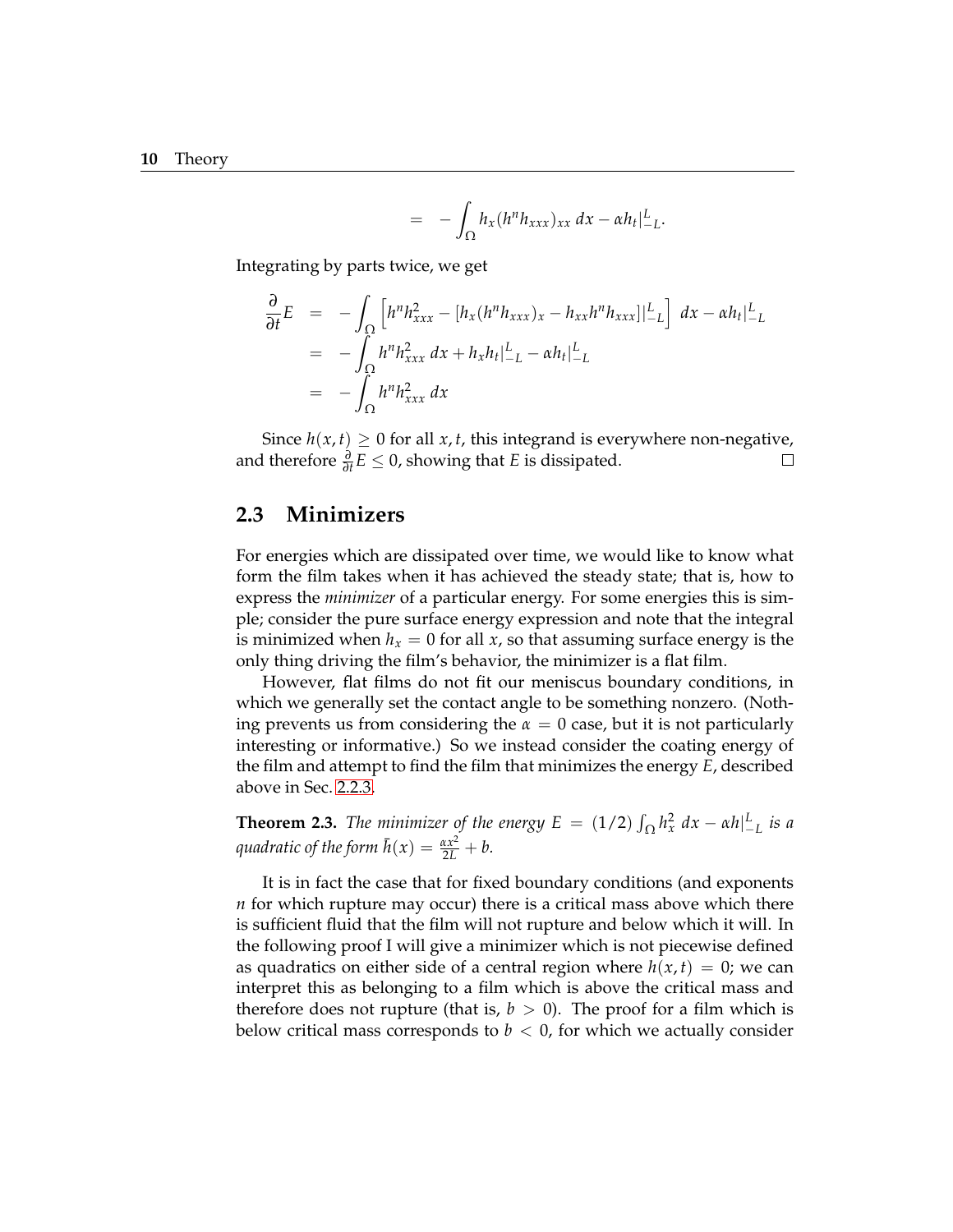the presence of a dry spot with  $h(x, t) = 0$ . This is more complicated and will be inserted later.

*Proof.* Consider the function  $\bar{h}(x) = \frac{ax^2}{2L} + b$ , where the value of the constant *b* depends on the mass of the fluid. Then consider a small perturbation *δ* of the fluid; this perturbation must be massless in order that mass be conserved overall. Also consider *E* as a function of the perturbation; that is,  $E(\delta)$  is the energy of a given film  $h = \bar{h} + \delta$ , and  $E(0)$  is the energy of  $\bar{h}$ . To show that  $\bar{h}$  is a minimizer, it suffices to show that  $E(\delta) \geq E(0)$ .

$$
E(\delta) - E(0) = \frac{1}{2} \int_{\Omega} \left[ \left( \frac{\alpha x^2}{2L} + b + \delta \right)_x^2 - \left( \frac{\alpha x^2}{2L} + b \right)_x^2 \right] dx
$$
  

$$
-2\alpha \left( \frac{\alpha L}{2} + b + \delta \right) + 2\alpha \left( \frac{\alpha L}{2} + b \right)
$$
  

$$
= \frac{1}{2} \int_{\Omega} \left[ \left( \frac{\alpha x}{L} + \delta_x \right)^2 - \left( \frac{\alpha x}{L} \right)^2 \right] dx - 2\alpha \delta
$$
  

$$
= \frac{1}{2} \int_{\Omega} \left[ \frac{2\alpha x \delta_x}{L} + \delta_x^2 \right] dx - 2\alpha \delta
$$
  

$$
= \int_{\Omega} \frac{\delta_x^2}{2} dx + \left. \frac{\alpha x \delta}{L} \right|_{-L}^L - \int_{\Omega} \frac{\alpha \delta}{L} dx - 2\alpha \delta
$$
  

$$
= \int_{\Omega} \frac{\delta_x^2}{2} dx,
$$

since, as we said,  $\delta$  is massless, so  $\int_{\Omega} (\alpha \delta) / L dx = 0$ . But  $\delta_x^2 \ge 0$ , so  $E(\delta)$  –  $E(0) \geq 0$  and therefore  $\bar{h}$  must be a minimizer of the energy *E*.

### <span id="page-18-0"></span>**2.4 Boundedness**

It is not immediately obvious that the height of the film in a thin capillary meniscus must be bounded, though it is perhaps intuitive. We can prove that the film thickness is, in fact, bounded using energy methods.

<span id="page-18-1"></span>**Theorem 2.4.** *(Benj's Lemma) If*  $h(x, t)$  *solves*  $h_t = -(h^n h_{xxx})_x$  *on*  $\Omega = [-L, L]$ *with*  $h_x = \pm \alpha$  *and*  $h_{xxx} = 0$  *at the boundary, then*  $h(x, t) < \infty$  *for all x, t.* 

*Proof.* Consider the energies

$$
E = \int_{\Omega} h_x^2 dx - \alpha h|_{-L}^L \quad \text{and} \quad M = \int_{\Omega} h dx
$$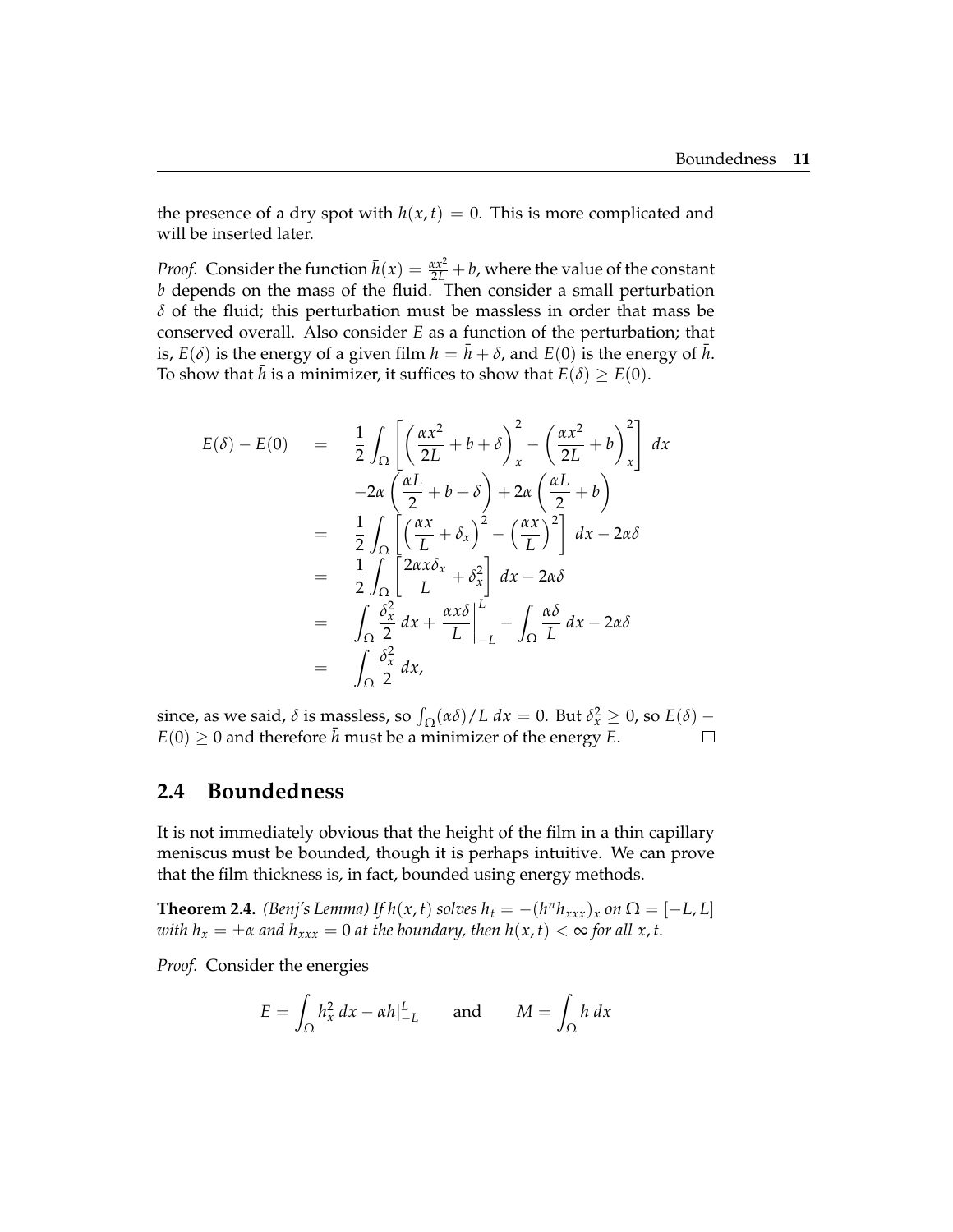Now consider their product and apply the Cauchy-Schwarz Inequality:

$$
EM = \int_{\Omega} h_x^2 dx \int_{\Omega} h dx - M\alpha h|_{-L}^L \ge \int_{\Omega} |h_x h^{1/2}| dx - M\alpha h|_{-L}^L
$$
  
=  $\frac{2}{3} \int_{\Omega} \left| \frac{\partial}{\partial x} h^{3/2} \right| dx - M\alpha h|_{-L}^L$   
 $\ge \frac{2}{3} \max(h^{3/2}) - M\alpha h|_{-L}^L$ 

noting in the last step that  $\int_{\Omega} |f_x| dx \ge \max(f) - \min(f)$  for any  $f$  and that  $min(h) = 0.$ 

Then consider that  $E(0) > E(t)$  for all *t*, since *E* is dissipated. Furthermore,  $2M\alpha \max(h) \geq M\alpha h|_{L_{L'}}^L$  so we have the following expression after rearranging the last inequality above:

$$
E(0)M + 2M\alpha \max(h) \ge \frac{2}{3} \max(h^{3/2})
$$
 (2.1)

<span id="page-19-1"></span>But  $h^{3/2}$  dominates *h* as  $h \to \infty$ , so since  $E(0)M$  is a constant, Eqn. [2.1](#page-19-1) is a contradiction if  $h \to \infty$ . Therefore *h* must be bounded.

## <span id="page-19-0"></span>**2.5 No Rupture**

Just as Laugesen showed that rupture cannot occur in a film with periodic boundary conditions for  $n \geq 3.5$ , we can obtain a similar (albeit somewhat weaker) result for the thin capillary meniscus.

<span id="page-19-2"></span>**Theorem 2.5.** *(Thomas Lemma) Assuming that hxx is bounded for all t and that the energy*  $P_m = \int_{\Omega} h^m \ dx$  *is bounded, there can be no rupture in a thin capillary meniscus for*  $m < -2$ .

*Proof.* Consider the thin film equation with capillary meniscus boundary conditions, and consider the energies

$$
E = \int_{\Omega} h_x^2 dx - \alpha h|_{-L}^L \quad \text{and} \quad P_m = \int_{\Omega} h^m dx
$$

Multiplying these two quantities together and applying the Cauchy-Schwarz inequality, we find that

$$
EP_m = \int_{\Omega} h_x^2 dx \int_{\Omega} h^m dx - \alpha h|_{-L}^L \cdot P_m
$$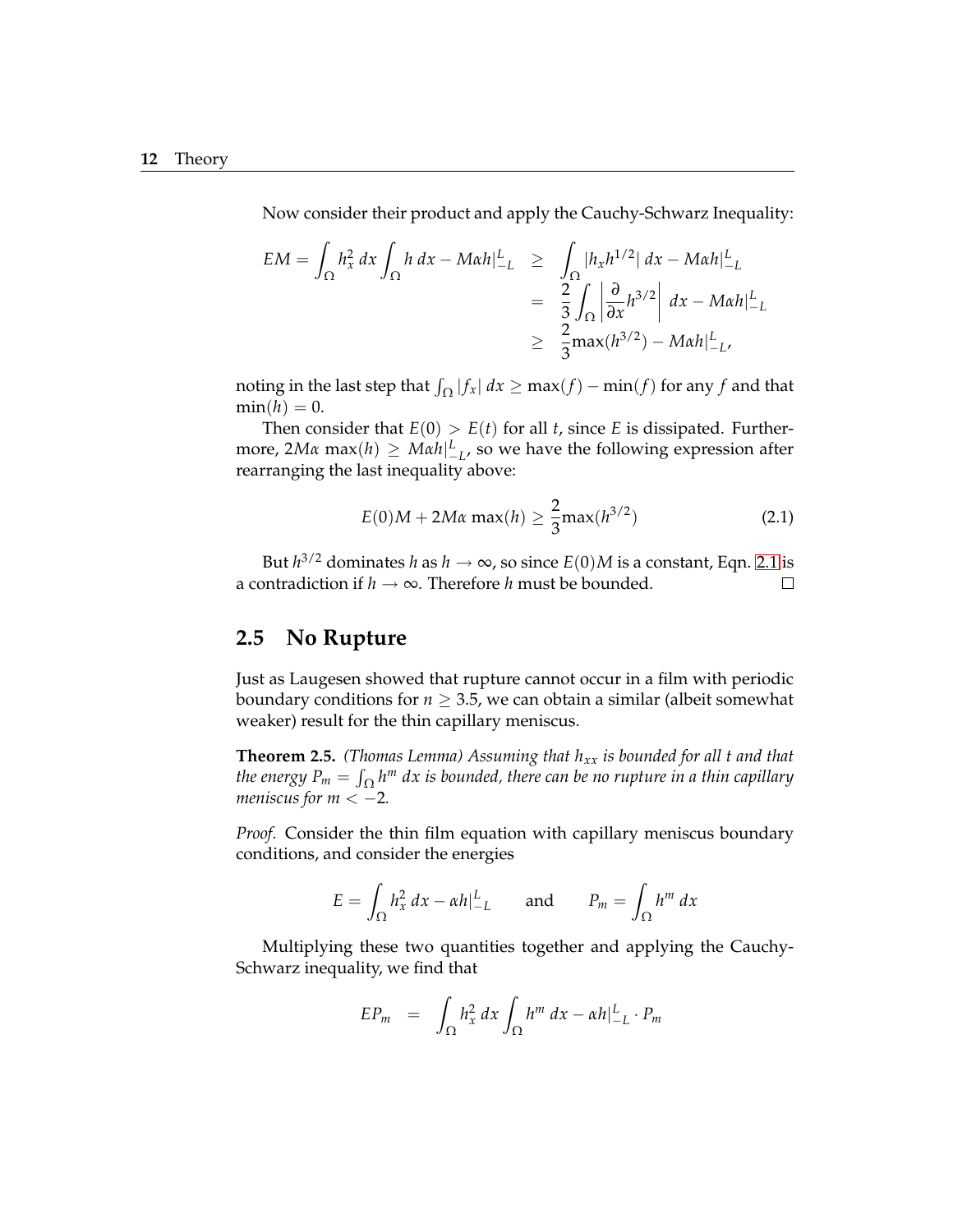$$
\geq \left( \int_{\Omega} |h_x h^{m/2}| \, dx \right)^2 - \alpha h \big|_{-L}^{L} \cdot P_m
$$

Now note that  $|h_x h^{m/2}| = C$  $\frac{\partial}{\partial x} h^{m/2+1}$ , where  $C = 1/|1 + m/2|$ , so

$$
EP_m \geq \left(C \int_{\Omega} \left| \frac{\partial}{\partial x} h^{m/2+1} \right| dx\right) - \alpha h|_{-L}^{L} \cdot P_m
$$

Furthermore, for all reasonably well-behaved functions *f*, we know that  $\int_{\Omega} |f_x| dx \ge \max(f) - \min(f)$ , so

$$
EP_m \geq \left(C(\max(h^{m/2+1}) - \min(h^{m/2+1}))\right)^2 - \alpha h|_{-L}^L \cdot P_m.
$$
 (2.2)

<span id="page-20-0"></span>Now suppose that *E* and *P<sup>m</sup>* are bounded (see Thm. [2.6\)](#page-21-0), and note that we proved in Theorem [2.4](#page-18-1) above that *h* is bounded, for instance by max(*h*).

Using this fact and rearranging terms in Eqn. [2.2,](#page-20-0) we see that

$$
EP_m + 2\alpha \max(h) \cdot P_m \geq \left(C \left[ \max(h^{m/2+1}) - \min(h^{m/2+1}) \right] \right)^2
$$

Since the right-hand side is a perfect square, both sides of this inequality are nonnegative, and therefore we can take square roots of both sides. Also note that *E* is dissipated, and that therefore  $E(0) \ge E(t)$  for all  $t > 0$ , so we can replace the function *E* with the constant *E*(0) while preserving the inequality. Therefore we have

$$
\sqrt{(E(0) + 2\alpha \max(h)) \cdot P_m} \ge \max(h^{m/2+1}) - \min(h^{m/2+1})
$$

Again we can rearrange terms and finally see that

$$
\sqrt{(E(0) + 2\alpha \max(h)) \cdot P_m}
$$
 + min( $h^{m/2+1}$ )  $\geq$  max( $h^{m/2+1}$ ).

Suppose that  $m/2 + 1 < 0$ . We know that both terms on the left-hand side of the inequality are bounded, the first term because we supposed all values involved were bounded, the second because

$$
\min(h^{m/2+1}) \leq (\max h)^{m/2+1},
$$

which is a constant. Therefore  $max(h^{m/2+1})$  is bounded. If it were the case that *h*  $\rightarrow$  0 for any *x*, *t*, we would have  $h^{m/2+1} \rightarrow \infty$  since  $m/2+1 <$ 0. Therefore it cannot be the case that *h* → 0, and thus a thin capillary meniscus cannot rupture for *m* <  $-2$ .  $\Box$ meniscus cannot rupture for *<sup>m</sup>* <sup>&</sup>lt; <sup>−</sup>2.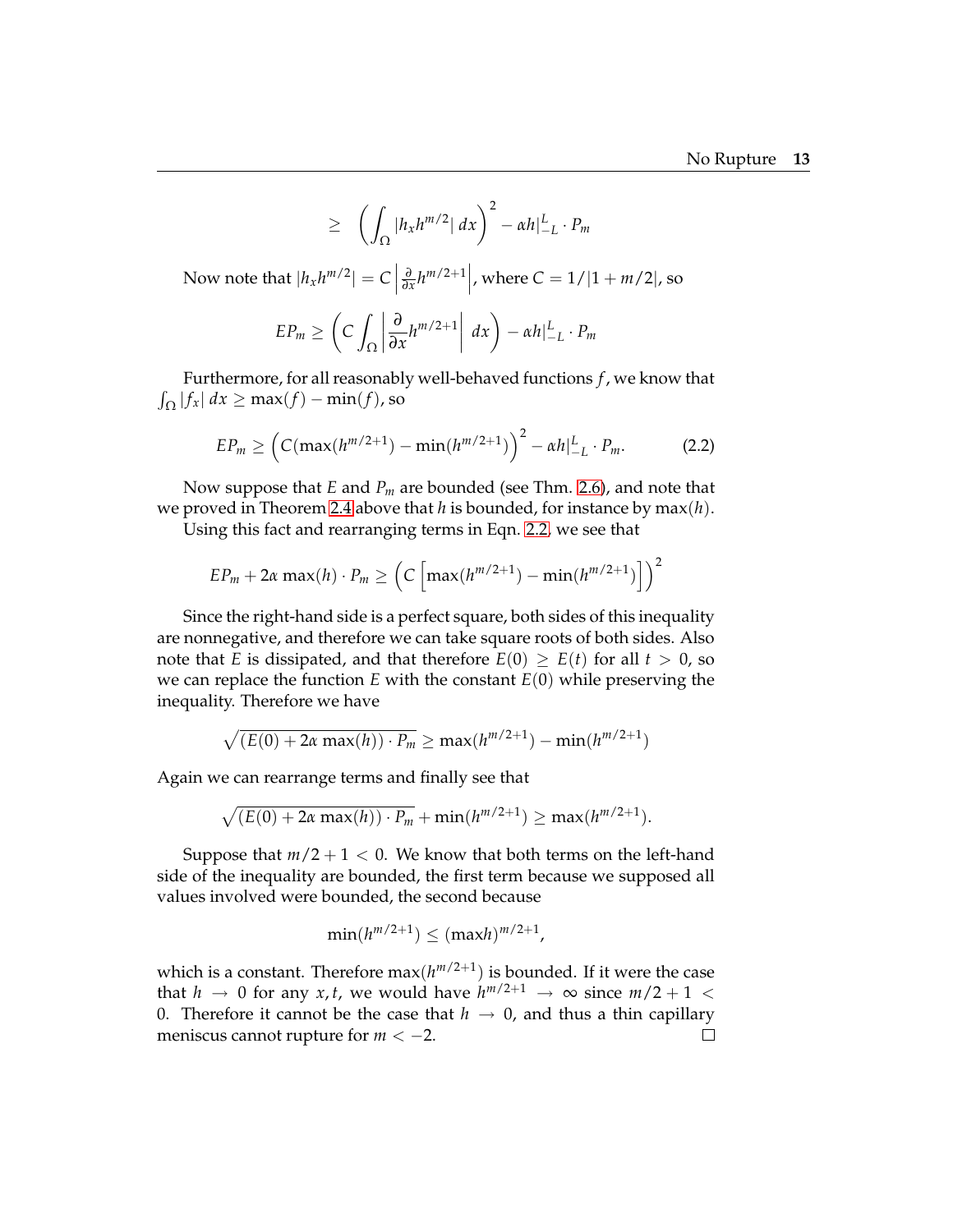Note that in the process of this proof we assumed that *P<sup>m</sup>* was bounded. This has not been shown, and in fact  $P_m$  is not bounded for certain values of *m*. We must calculate the values of *m* for which *P<sup>m</sup> is* bounded.

Furthermore, this calculation will allow us to find values of *n* for which no rupture can occur, which are more valuable to us than values of *m* for which this is the case, since *n* is directly involved in the thin film equation itself.

<span id="page-21-0"></span>**Theorem 2.6.**  $P_m = \int_{\Omega} h^m dx$  is dissipated for  $2 \le m + n \le 3$ , assuming  $h_{xx}(L)$ *is bounded for all t.*

*Proof.* Consider  $\frac{\partial}{\partial t}P_m$ . With copious use of integration by parts, we can carry out the following calculation:

$$
\frac{\partial}{\partial t} P_m = \frac{\partial}{\partial t} \int_{\Omega} h^m dx = \int_{\Omega} m h^{m-1} h_t dx \n= -m \int_{\Omega} h^{m-1} (h^n h_{xxx})_x dx \n= -m \left[ h^{m-1} h^n h_{xxx} \right]_{-L}^{L} - (m-1) \int_{\Omega} h^{m-2} h_x h^n h_{xxx} dx \right] \n= m(m-1) \int_{\Omega} h^{m+n-2} h_x h_{xxx} dx \n= m(m-1) \int_{\Omega} h^{m+n-2} \left[ \frac{\partial}{\partial t} (h_x h_{xx}) - h_{xx}^2 \right] dx \n= -m(m-1) \int_{\Omega} h^{m+n-2} h_{xx}^2 dx + \nm(m-1) \left[ h^{m+n-2} h_x h_{xx} \right]_{-L}^{L} - (m+n-2) \int_{\Omega} h^{m+n-3} h_x^2 h_{xx} dx \right] \n= m(m-1) h^{m+n-2} h_x h_{xx} \Big|_{-L}^{L} \n-m(m-1) \int_{\Omega} h^{m+n-2} h_{xx}^2 - (m+n-2) h^{m+n-3} h_x^2 h_{xx} dx
$$

Considering the second term (let's call it *I*) in this integral separately for ease of calculation, we find that

$$
I = \int_{\Omega} h^{m+n-3} h_x^2 h_{xx} dx
$$
  
=  $h^{m+n-3} \frac{h_x^3}{3} |_{-L}^L - \frac{m+n-3}{3} \int_{\Omega} h^{m+n-4} h_x^4 dx$ 

So, assuming symmetry, we finally see that

$$
\frac{1}{m(m-1)} \frac{\partial}{\partial t} P_m = \int_{\Omega} -h^{m+n-2} h_{xx}^2 + \frac{(m+n-2)(m+n-3)}{3} h_x^4 dx
$$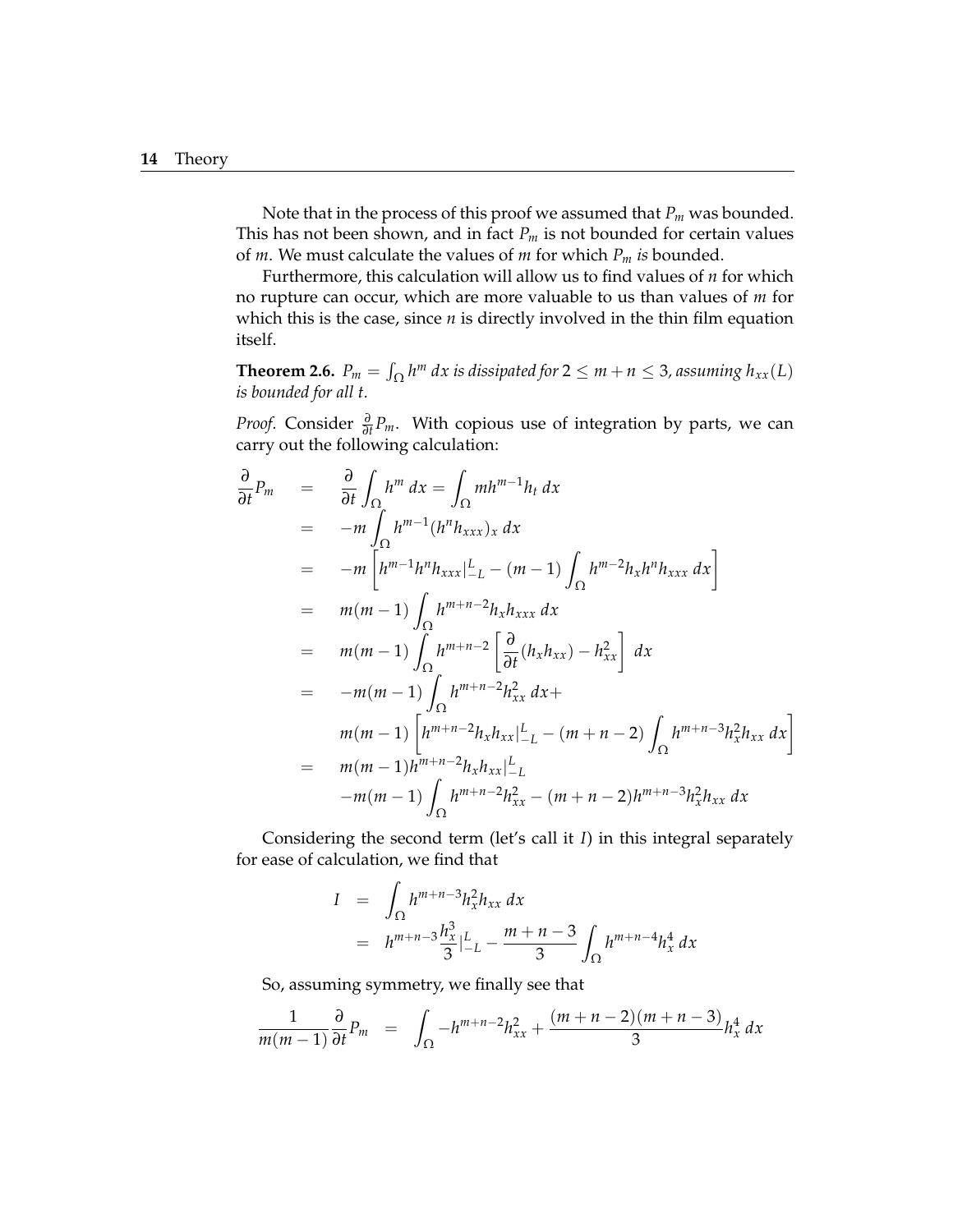+ 
$$
2\alpha h^{m+n-2}(L)h_{xx}(L) + 2(m+n-2)\frac{\alpha^3}{3}h^{m+n-3}(L).
$$

If we want  $P_m$  to be bounded and dissipated, we need the second term in the integral to be negative and we need the boundary terms outside the integral to remain bounded. Therefore we need  $h<sub>x</sub>x(L)$  to be bounded, which we in fact assumed for the purposes of this proof, and we need  $(m + n - 2) \cdot (m + n - 3) \le 0$ , or  $2 \le m + n \le 3$  (where  $m(m - 1) > 0$ ). □

Now we are ready to state the main result.

**Theorem 2.7.** *For a thin capillary meniscus with hxx bounded, there can be no rupture for*  $n > 4$ *.* 

*Proof.* Given that in Thm. [2.5](#page-19-2) we showed that we need *<sup>m</sup>* <sup>&</sup>lt; <sup>−</sup><sup>2</sup> in order to prevent rupture, and that in Thm. [2.6](#page-21-0) we showed that we need  $2 \le m + n \le$ 3 in order for the proof of Thm. [2.5](#page-19-2) to be valid, we can now find a bound for *n* above which the film cannot rupture. Since we want the smallest such bound, choose  $m + n = 2$ .

Then since *m* + *n* = 2 and *m* < −2, we can conclude that there can be rupture in a thin capillary meniscus for *n* > 4. no rupture in a thin capillary meniscus for *n* > 4.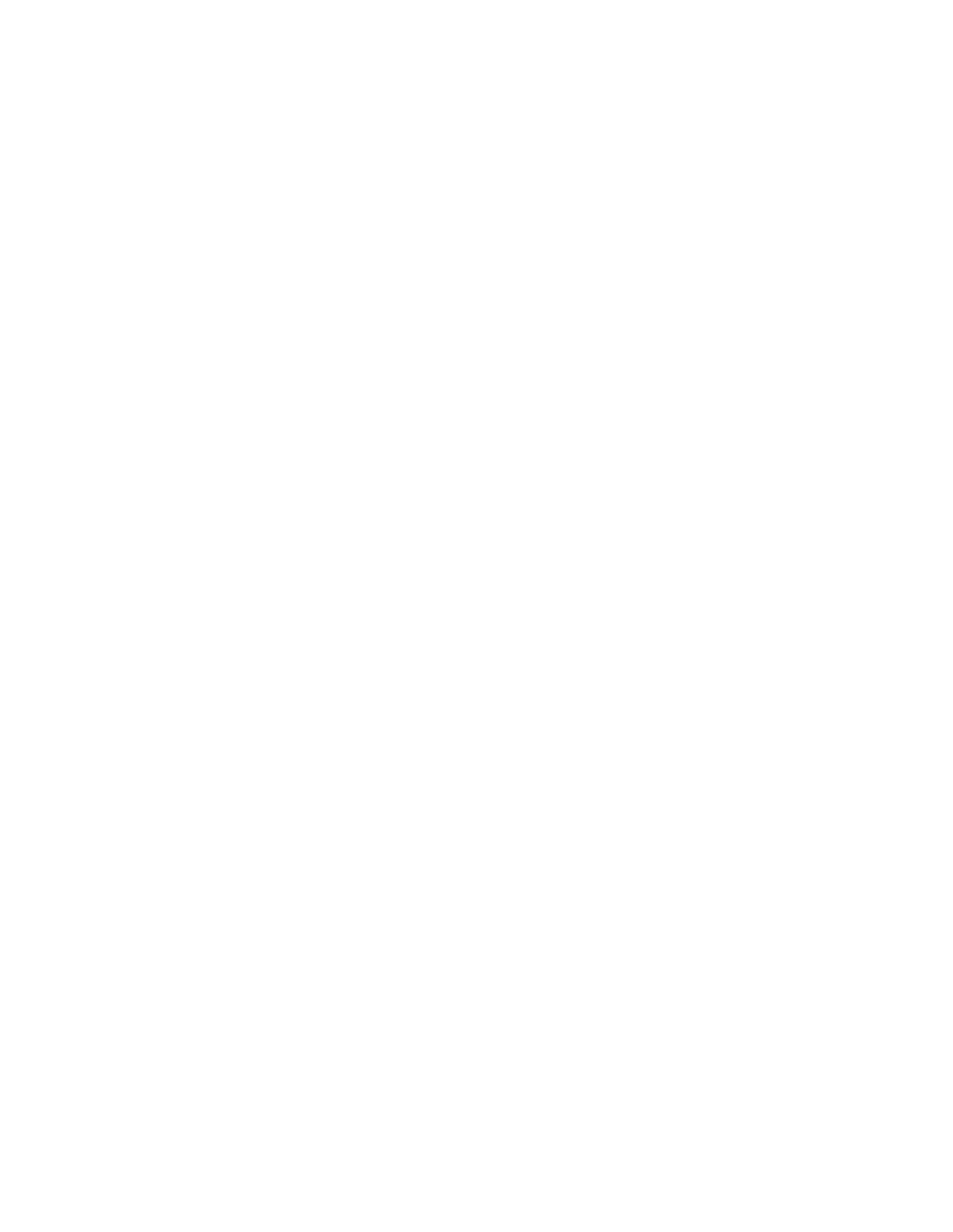# <span id="page-24-0"></span>**Chapter 3**

# **Numerical Analysis**

# <span id="page-24-1"></span>**3.1 Implementation**

Since exact solutions to the thin film equation are in general difficult to find, we also approach the problem from a numerical standpoint. We chose to use MATLAB for this endeavor in order to make use of its built-in ODE solvers. The original description of this particular implementation is in [Bertozzi](#page-44-2) [\(1998\)](#page-44-2)

In order to solve the PDE, we first discretize it along the spatial variable into a collection of ODEs. We then input the ODEs as a large system in MATLAB and use a standard ODE solving tool to find a numerical solution. Originally we had been using ode45, a generalized Runge-Kutta solver, but the runtime for ode45 quickly becomes unmanageable for even remotely stiff problems, so we switched to ode15s, a solver much better equipped for problems as stiff as this one.

It is worth noting that one primary difference between all our theoretical analysis and this numerical code is that the theoretical analysis has all been done on the interval [−*L*, *L*], whereas all numerical computation is normalized to the interval [0, 1].

The MATLAB code for this implementation appears in Appendix [A;](#page-34-0) it is documented there, so we will not reproduce the documentation here.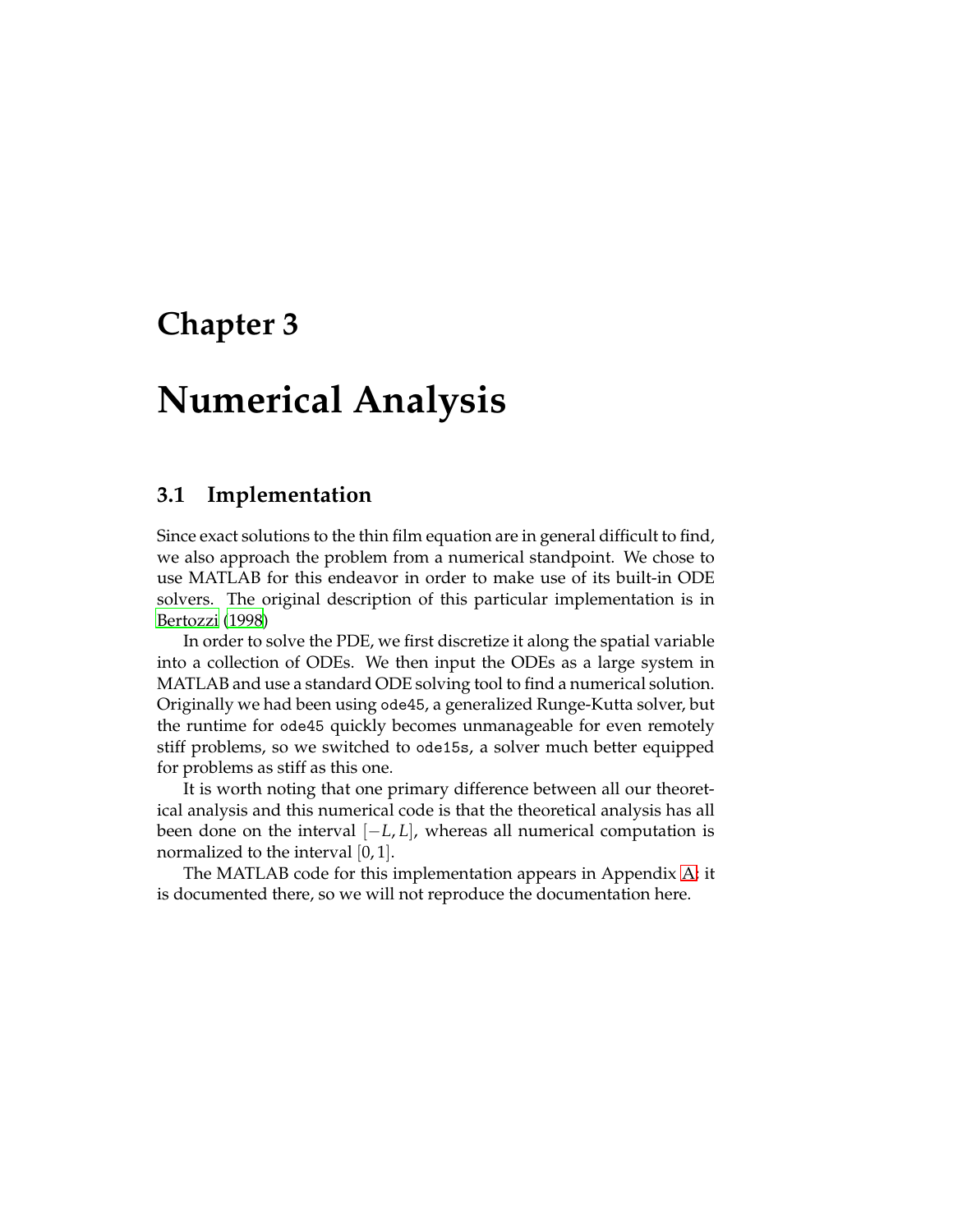## <span id="page-25-0"></span>**3.2 Observation of Film Behavior**

#### **3.2.1 Rupture and Critical Exponents**

Though it has been shown that  $n \geq 3.5$  is sufficient to preclude rupture in a film with periodic boundary conditions, and we have shown that *n* > 4 is sufficient for a thin capillary meniscus, it is hypothesized that the actual bound is much lower, and that in fact there may be some critical exponent *n*∗, possibly dependent on boundary conditions, above which we can definitively state that rupture cannot occur and below which we admit the possibility that rupture may occur. Currently we can guarantee for certain boundary conditions that rupture can occur for  $n < 1/2$ , but cannot make definitive assertions about  $1/2 < n < 7/2$ .

Making theoretical progress on this problem is hard, but we can make some numerical observations which seem to bear out this possibility. Con-sider, for instance, Figure [3.1,](#page-25-1) in which for  $n = 1$  we set the initial condition of the film to be  $(0.5 - x)^2 + 0.05e^{-10x^2}$  and allowed the ODE solver to run until the film ruptured. At  $t = .00675$ , we can see from the figure that the film touches down; after this point the solver cannot continue running because the film height would become negative.



<span id="page-25-1"></span>Figure 3.1: A ruptured film with  $n = 1$  and  $t = .00675$ .

Now compare Figure [3.1](#page-25-1) to Figure [3.2,](#page-26-0) which is of a film with the same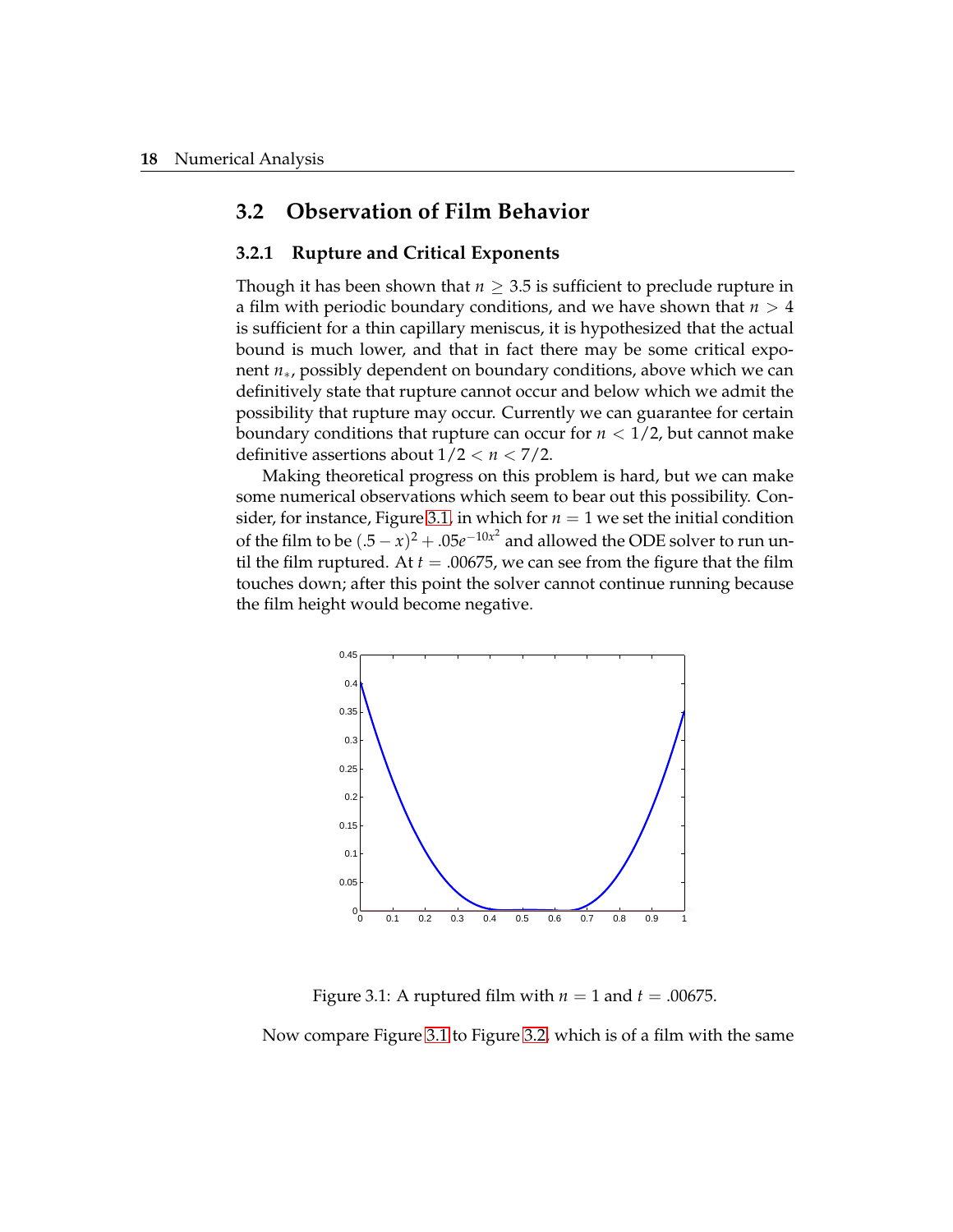initial conditions, but with  $n = 2$  and the simulation carried out until  $t =$ .15. The film in Figure [3.2](#page-26-0) has not ruptured (though we can see that it is becoming quite thin) despite having been run all the way until  $t = .15$ , whereas the first film ruptured after only  $t = .00675$ . Not only that, but this film is beginning to form a droplet in the center, between a pair of points at which the film height is approaching 0, though it has not reached it.



<span id="page-26-0"></span>Figure 3.2: A small droplet forming in a film for  $n = 2$ ,  $t = .15$ .

As we refine the number of gridpoints on which the PDE is being solved, these "squeezing points" may shift position in the interval; certainly their positions shift over time. We can have the MATLAB routine save the data from its simulation and use these data to determine how and how fast these points are shifting, though we have not done any of this yet.

For additional comparison between the rupture and squeeze points for  $n = 1$  and  $n = 2$ , consider the following pair of figures, Figs. [3.3](#page-27-0) and [3.4,](#page-27-1) which zoom in on the right-hand rupture and squeeze points from Figs. [3.1](#page-25-1) and [3.2.](#page-26-0) Note the actual touchdown point in the  $n = 1$  case, whereas in the  $n = 2$  case a significant film thickness remains.

This comparison of Figs. [3.1](#page-25-1) and [3.2](#page-26-0) is only one example of many such pairs of figures in which the film is below the critical mass for  $n = 1$  and therefore ruptures, yet does not seem to do so in finite time for  $n = 2$ . It may rupture in infinite time, or it may not rupture at all; it requires further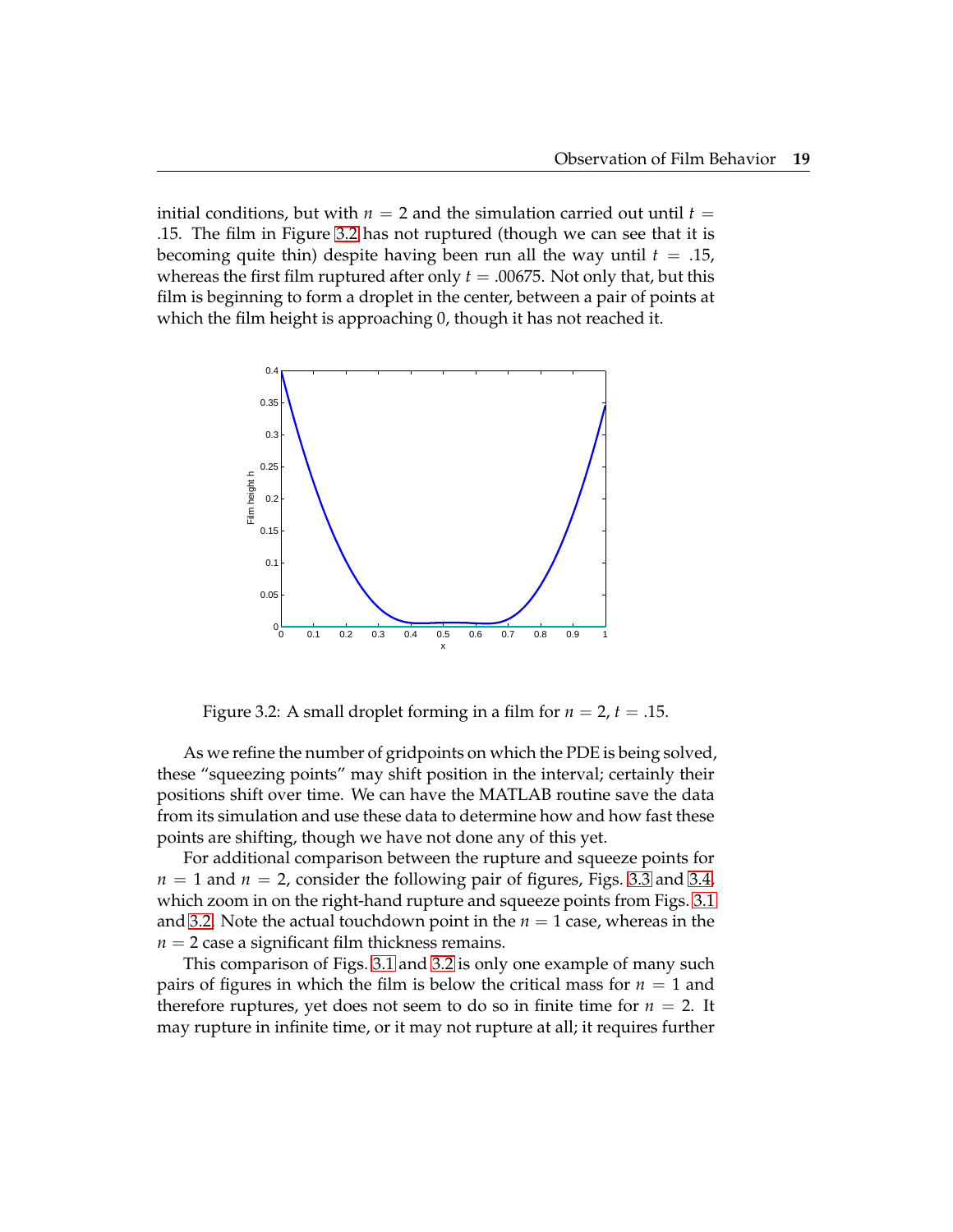

<span id="page-27-0"></span>Figure 3.3: A close-up of the rupture in Fig. [3.1](#page-25-1) for *n* = 1, *t* = .00675.



<span id="page-27-1"></span>Figure 3.4: A close-up of a squeeze point in Fig. [3.2](#page-26-0) for  $n = 2$ ,  $t = .15$ .

simulation and data analysis to more firmly hypothesize which.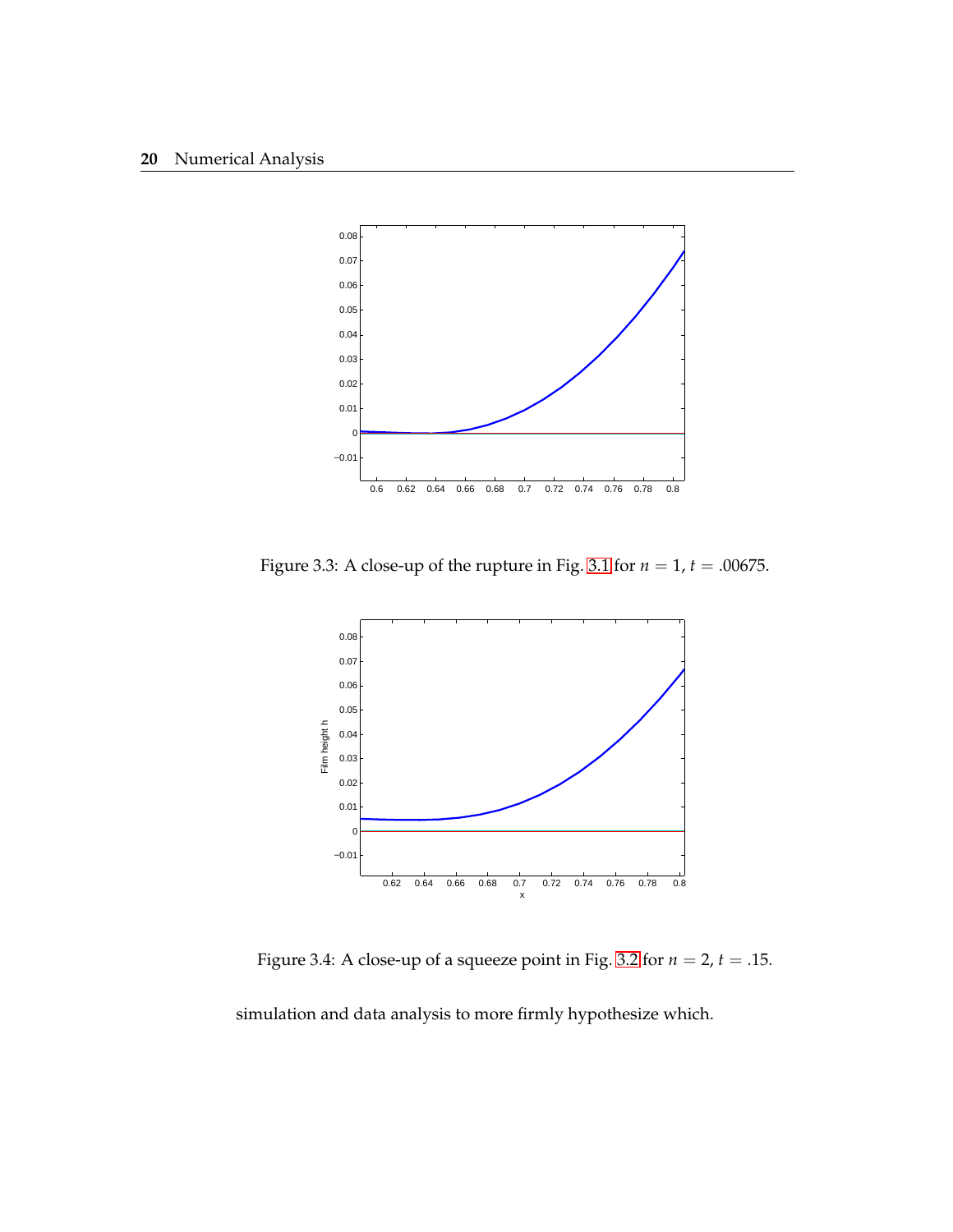#### **3.2.2 Minimizers**

Clearly we would like to know that our theoretical results and the numerical simulations are in agreement. In particular, we would like to know that the numerical code demonstrates that films do in fact approach the quadratic minimizer we gave for the energy *E* in Sec. [2.2.3.](#page-16-0)

In practice, however, it is not always obvious that this is the case. Certainly particular initial conditions cause the film to converge quickly to the minimizer, as in Figure [3.5,](#page-28-0) which had an initial condition of simply the constant .5 across the entire interval and converged to the quadratic minimizer by  $t = .05$ .



<span id="page-28-0"></span>Figure 3.5: Convergence to a minimizer for  $n = 2$ ,  $t = .05$ .

In other cases, however, such as Figure [3.2](#page-26-0) above, rather than achieving the minimizer, the film forms a droplet between two points whose thickness is squeezed as time passes. (In fact, the beginnings of this droplet behavior are often visible in animations of films that *do* achieve their minimizers, but usually the droplet quickly smooths out.) This droplet is not piecewise quadratic, and we would like to know whether the film ever relaxes into a quadratic as current theory suggests it should.

If in fact numerical results continue to suggest that some films do not approach a quadratic minimizer in finite or infinite time, our next goal would be to attempt to prove theoretically that this is can be the case or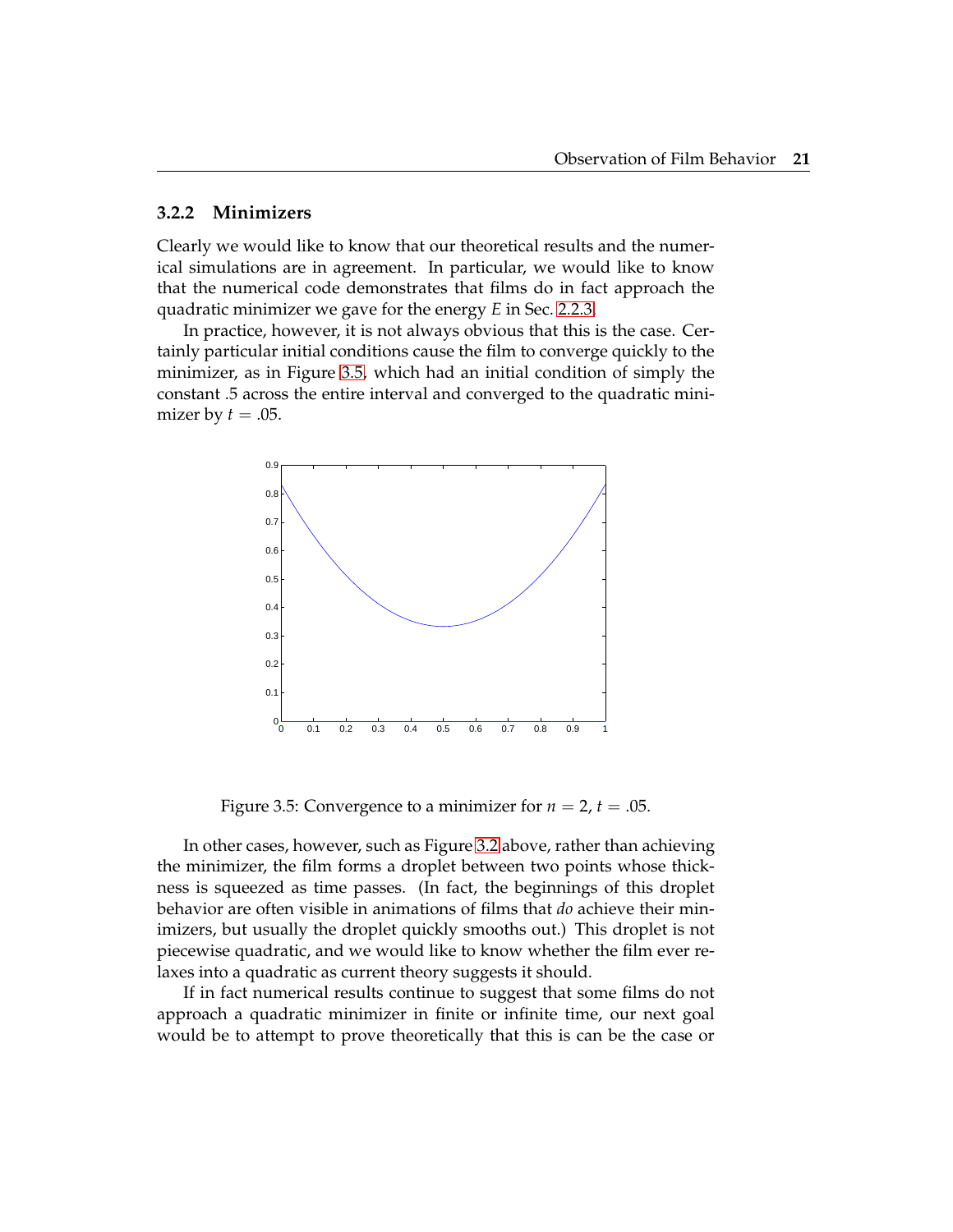perhaps find another energy whose minimizers more accurately describe those observed numerically.

## <span id="page-29-0"></span>**3.3 Refinement Analysis**

As the film's rupture or failure to rupture are the primary concerns of this research, we supplement our theoretical results with numerical observations using the above implementation of a solver for this PDE. With the data our solver outputs, we can use minplot.m (see Appendix [A\)](#page-34-0) to generate a plot of the minimum thickness of the film (on a logarithmic scale) against the time *t* at which these minima occurred. The goal is to use an analysis of these plots of the minima to determine whether or not the film will rupture in finite time, infinite time, or not at all.

The specific method of refinement studies we will use is to halve or double the coarseness of the solution mesh, draw two minplots on top of one another, and observe the differences in scaling of film thickness with the coarseness of the mesh.



<span id="page-29-1"></span>Figure 3.6: Minimimum thickness of the film over time for 40, 80, and 160 gridpoints. The solid line is for 40, the dashed line for 80, and the dotted and dashed line for 160.

As an illustration, consider Figure [3.6,](#page-29-1) which shows the minimum plots for the same film for which a time snapshot is given in Figure [3.2.](#page-26-0) The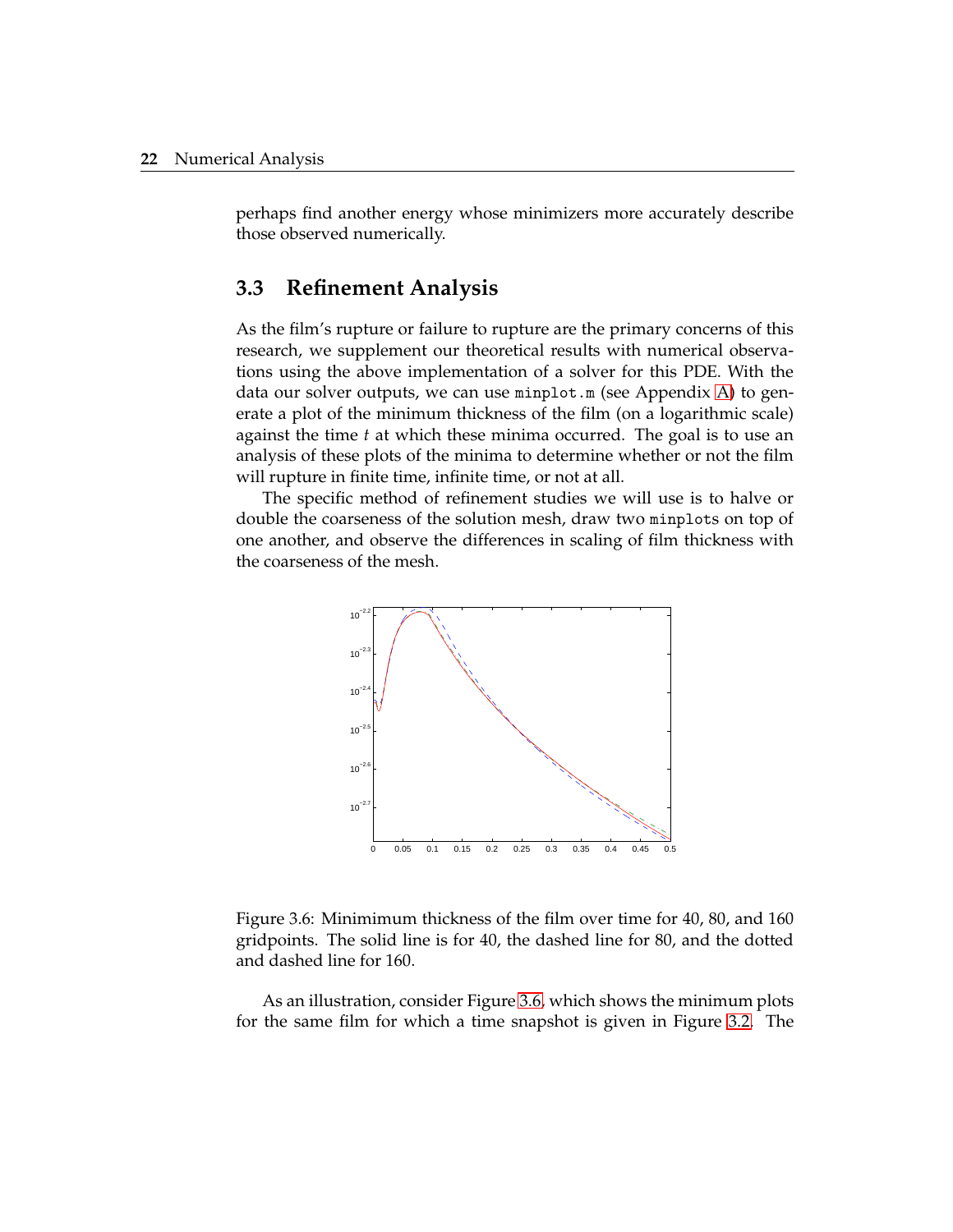minimum plots are given for 40, 80, and 160 gridpoints; we can already see that the numerical solution is converging fairly well, as these plots lie nearly on top of one another much of the time.

We can also plot the absolute value of the difference between two arrays of values for minimum film thickness over time, usually using the most refined values as a baseline and subtracting the others from these. We could use these plots to see how the error between a well-refined film and an under-refined film is scaling, e.g. proportionally, as the square, and so forth. Figure [3.7](#page-30-0) is an example of this type of plot, in which we can see that doubling the number of gridpoints seems to decrease the error in the minimum values of the film by approximately one order of magnitude. The main goal of refinement analysis is to show that the numerical code actually converges to a single solution if the number of gridlines is sufficiently high. From Figs. [3.6](#page-29-1) and [3.7,](#page-30-0) we can see that even at only 160 gridpoints, the code is already converging fairly quickly.



<span id="page-30-0"></span>Figure 3.7: Baseline minimum film thickness for 160 gridpoints, with the difference between 160 and 40 as a dashed line and the difference between 160 and 80 as a dotted and dashed line.

In addition to the figures, whose only purpose is to give us a quick visual summary of the behavior of the minimum values, we also save the data which generated these minimum plots so that we can analyze it later.

We can also attempt to track the *location* of these minima. In general, it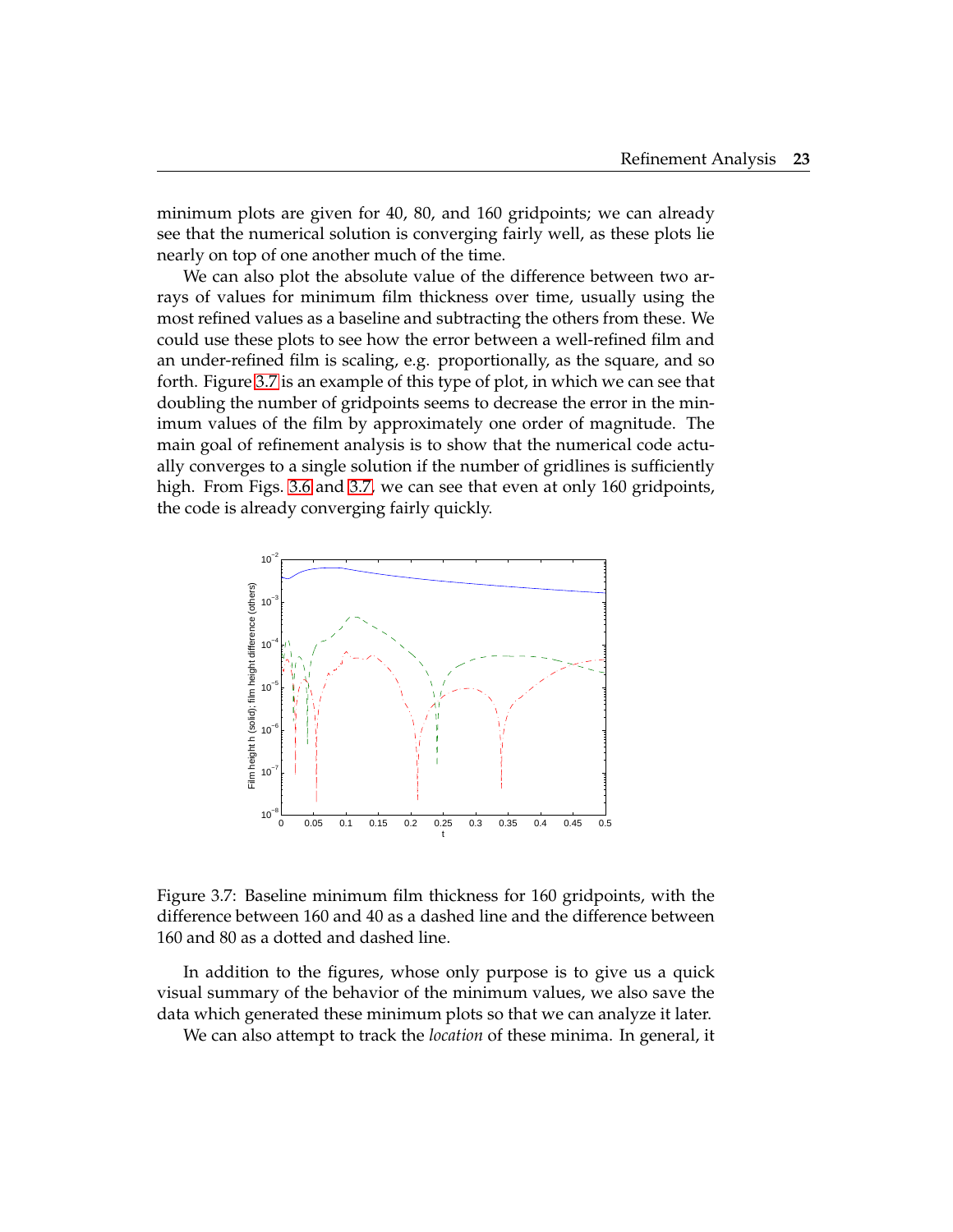seems to be the case that the film will do one of the following things:

- Converge to a minimizer without rupture,
- Experience a single touchdown or squeeze point, or
- Experience a pair of touchdown or squeeze points.

In the last case, we wish to observe the change in position of the squeeze points, hoping to determine whether they will move inward and merge together, whether they will stay in one location and simply squeeze progressively thinner, or whether they will disappear and the film will converge to the quadratic minimizer. This is a matter for further investigation. It is also not clear whether it is possible to force the film to experience more than two touchdown points, but so far the numerical simulations generated for this thesis have been unable to do so.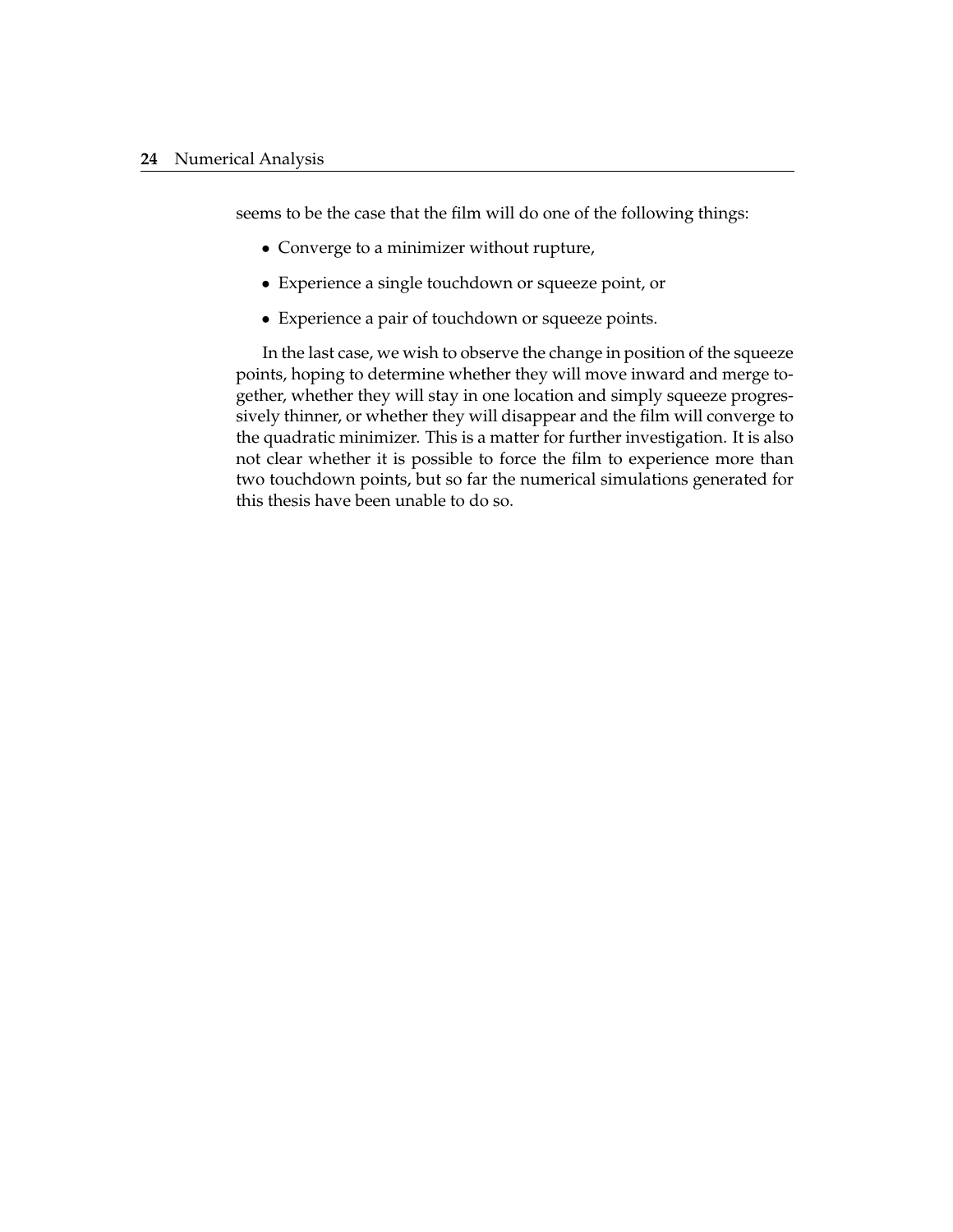# <span id="page-32-0"></span>**Chapter 4**

# **Future Work**

### <span id="page-32-1"></span>**4.1 Theoretical Results**

In summary, we have shown that the minimizers of the energy

$$
E = \frac{1}{2} \int_{\Omega} h_x^2 dx - \alpha h \big|_{-L}^{L}
$$

are piecewise quadratic, proved some dissipation results for the energy  $P_m = \int_{\Omega} h^m dx$ , and proved that there can be no rupture in a thin capillary meniscus for  $n > 4$ .

There is a relatively large body of theoretical knowledge about the thin film equation for problems other than the thin capillary meniscus. In our continuing work with this problem, one of our primary goals is to formulate and prove results analagous to many of these existing results.

It is also an overarching goal of this thesis to discover or formulate new energies by analysis of which we might be able to further characterize the behavior of the film. For instance, we would like to have a new energy that allows us to lower the bound on the no-rupture proof for the thin capillary meniscus below 4, perhaps to 3.5 as in the case of periodic boundary conditions.

# <span id="page-32-2"></span>**4.2 Numerical Observations**

We have illustrated only preliminary work in the numerics of this problem, and there is much still to be done. Much of the remaining numerical work will consist of refinement analysis to various ends, but we will also attempt to compare theoretical results and numerical observations, and it is possible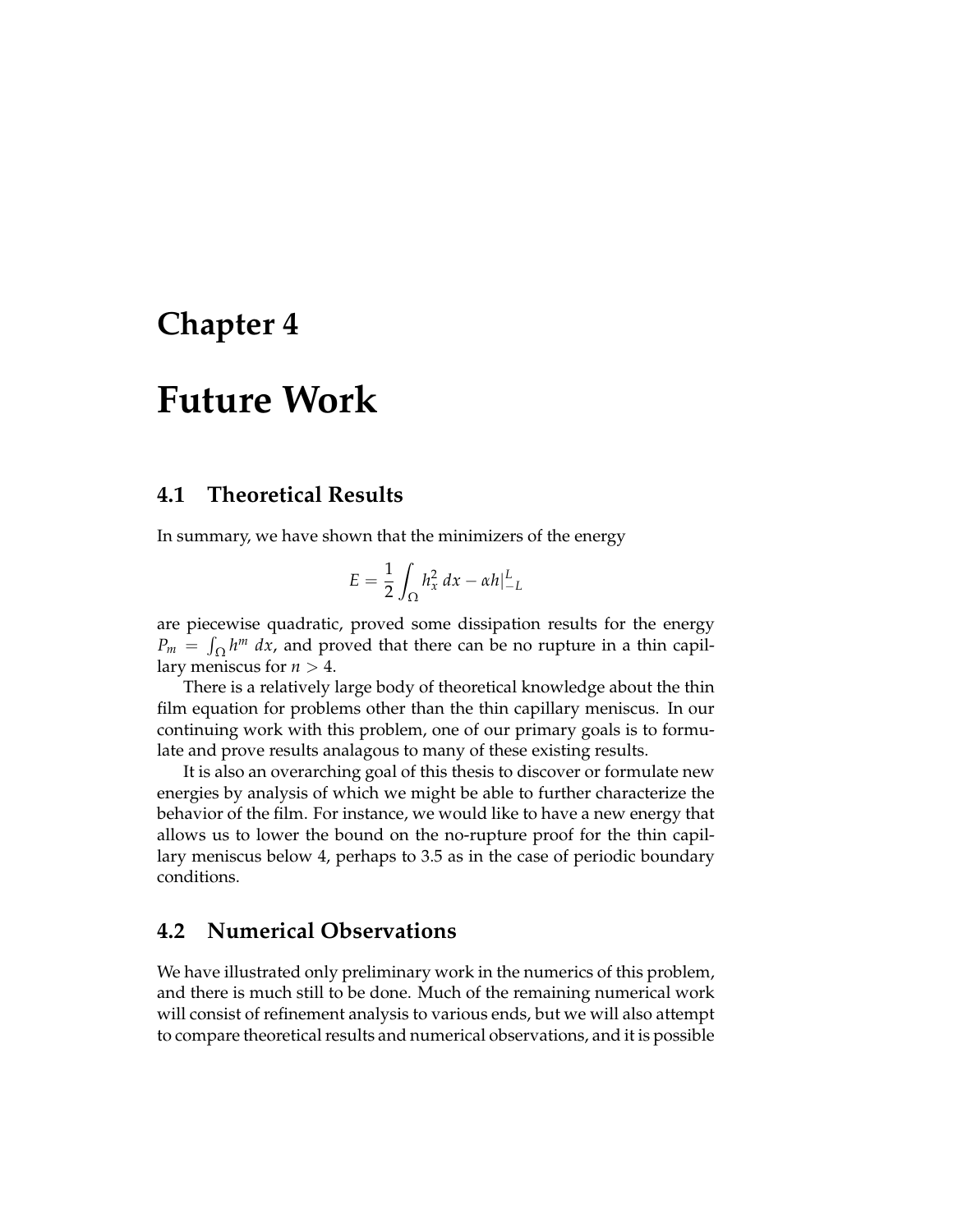that some new theoretical result we had not yet considered will come out of some numerical insight.

In Sec. [3.3](#page-29-0) we saw that for  $n = 2$  some films form a solution that, rather than approaching the quadratic minimizer as expected, has two pinching points on either side of a droplet. If in fact the hypothesized critical exponent for the thin film equation exists, and if in fact this exponent is 2 for our boundary conditions (and therefore these films should not rupture), we would like to know if the droplet-forming films ever approach the minimizer at all, and if so whether they do so in finite time or infinite time. It is not clear whether they will achieve the minimizer or whether the film thickness is decreasing fast enough at the pinch points to cut off communication between the droplet and the remainder of the fluid, thereby preventing the film from achieving its minimizer. We may be able to approach this problem with further refinement analysis.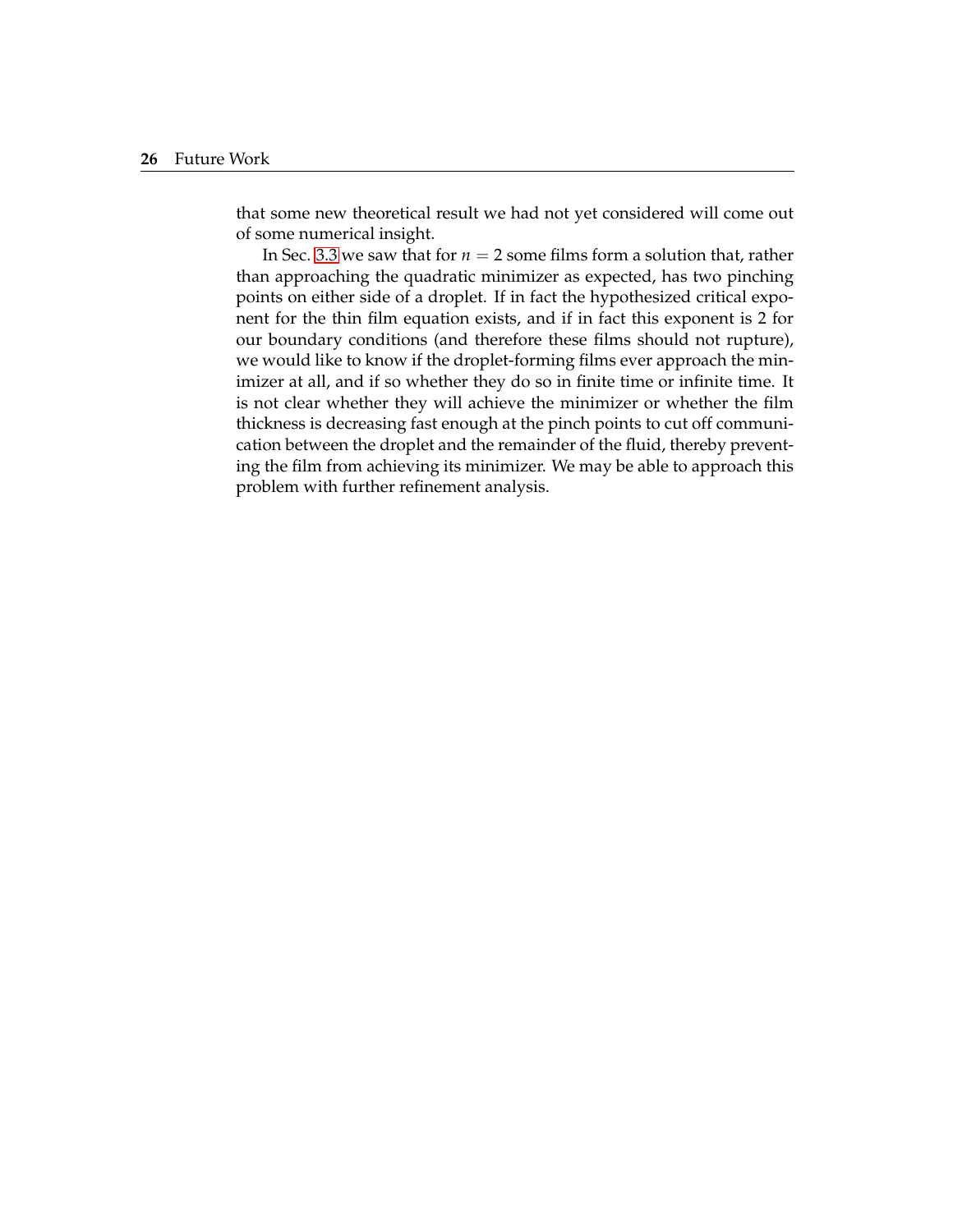# <span id="page-34-0"></span>**Appendix A**

# **Numerical Code**

# <span id="page-34-1"></span>**A.1 System Definitions**

In order to numerically solve the thin film equation, we need to discretize it in the spatial variable so that it is accessible to an ODE solver. The file filmde.m takes care of defining this system and packaging it in a format that the ODE solver ode15s can handle.

```
function systemmat_cols = filter(t, y)% FILMDE
% R.M. Baur
% Originally created: 23 Jan 2005
% Last modified: 10 April 2005
% HMC Senior Mathematics Thesis, Spring-Fall 2005
% This is a more streamlined version of earlier code. All
% comments in this file were written on 10 April 2005. Older
% versions of this file are printed out in my thesis notebook
% and saved in ~/simcode/old-code on my account on the
% mathematics machines.
% FILMDE sets up the system of coupled nonlinear ODEs that
% results from a discretization of the spatial variable of the
% thin film equation. Once this system is set up, it is passed
% to a differential equation solver for evaluation.
```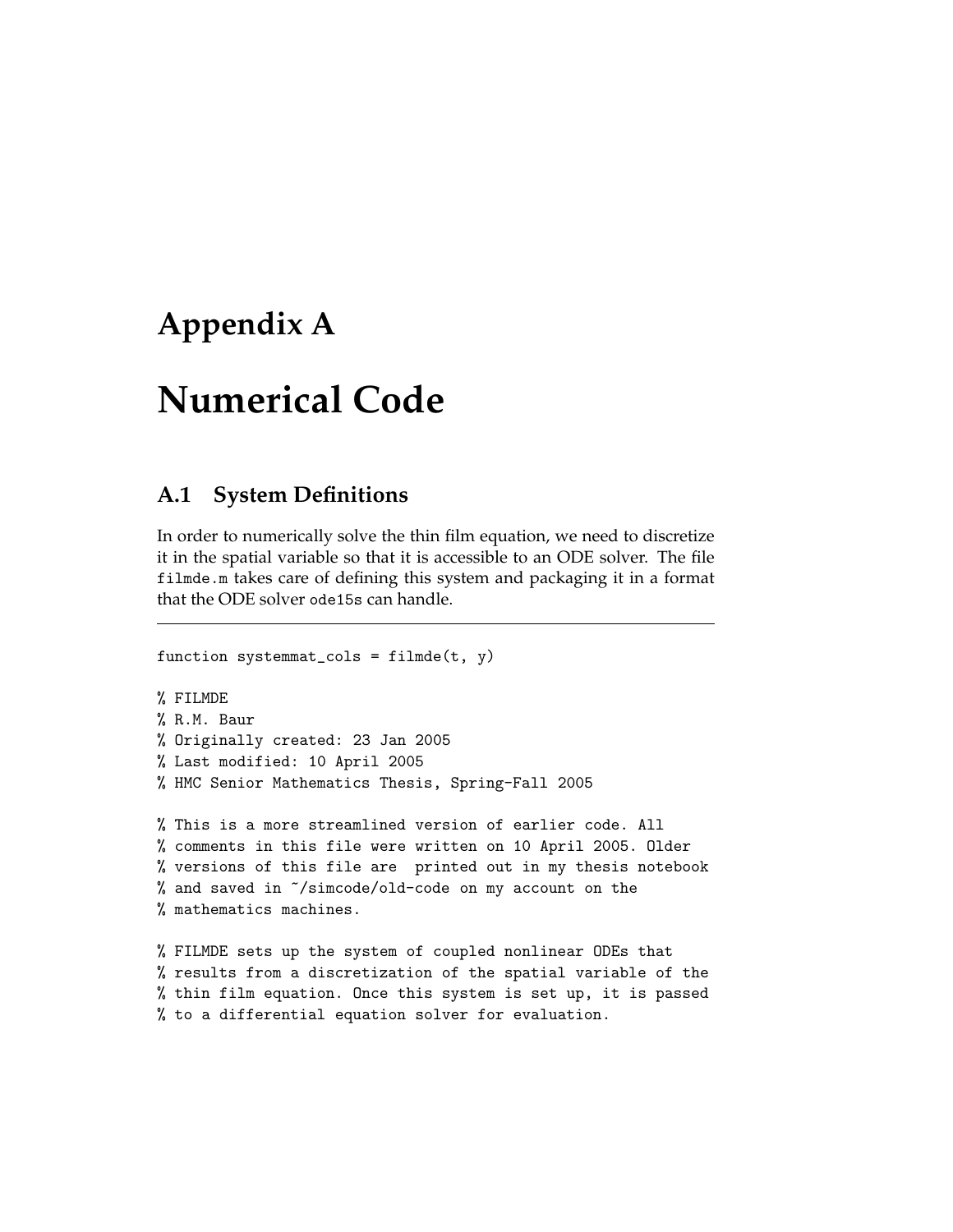```
% gridlines (the mesh refinement) and alpha (the contact
% angle at the boundary) are defined in solver.m.
global gridlines alpha
% We need to translate y because the stencil size prevents
% us from calculating y on the two gridpoints at each side of
% the solution space (four incalculable gridlines total) using
% the ODE solver. We will interpolate these values after the
% fact.
for i = 1 : gridlines - 3
    ytrans(i + 2) = y(i);end
% Here is the necessary interpolation.
ytrans(1) = (12/5) * ytrans(3) - (64/35) * ytrans(4) + ...(3/7)*ytrans(5) - (36/35)*alpha/gridlines;ytrans(2) = 2*ytrans(3) - (9/7)*ytrans(4) + ...(2/7)*ytrans(5) - (2/7)*alpha/gridlines;ytrans(gridlines) = 2*ytrans(gridlines-1) - ...(9/7)*ytrans(gridlines-2) + ...
    (2/7)*ytrans(gridlines-3) - ...
    (2/7)*alpha/gridlines;
ytrans(gridlines+1) = (12/5)*ytrans(gridlines-1) - ...(64/35)*ytrans(gridlines-2) + ...
    (3/7)*ytrans(gridlines-3) - ...
    (36/35)*alpha/gridlines;
% Now we set up the difference equations we need in order to
% define the ODE system. These correspond to the difference
% equations in Bertozzi's paper, "The Mathematics of Moving
```

```
% Contact Lines in Thin Liquid Films". The b in a difference
% equation's definition indicates a reverse difference
% equation, while the absence of a b indicates a forward
% difference equation.
%
% Note that all limits on the for loops are motivated by our
```
% ability to calculate the necessary values; some information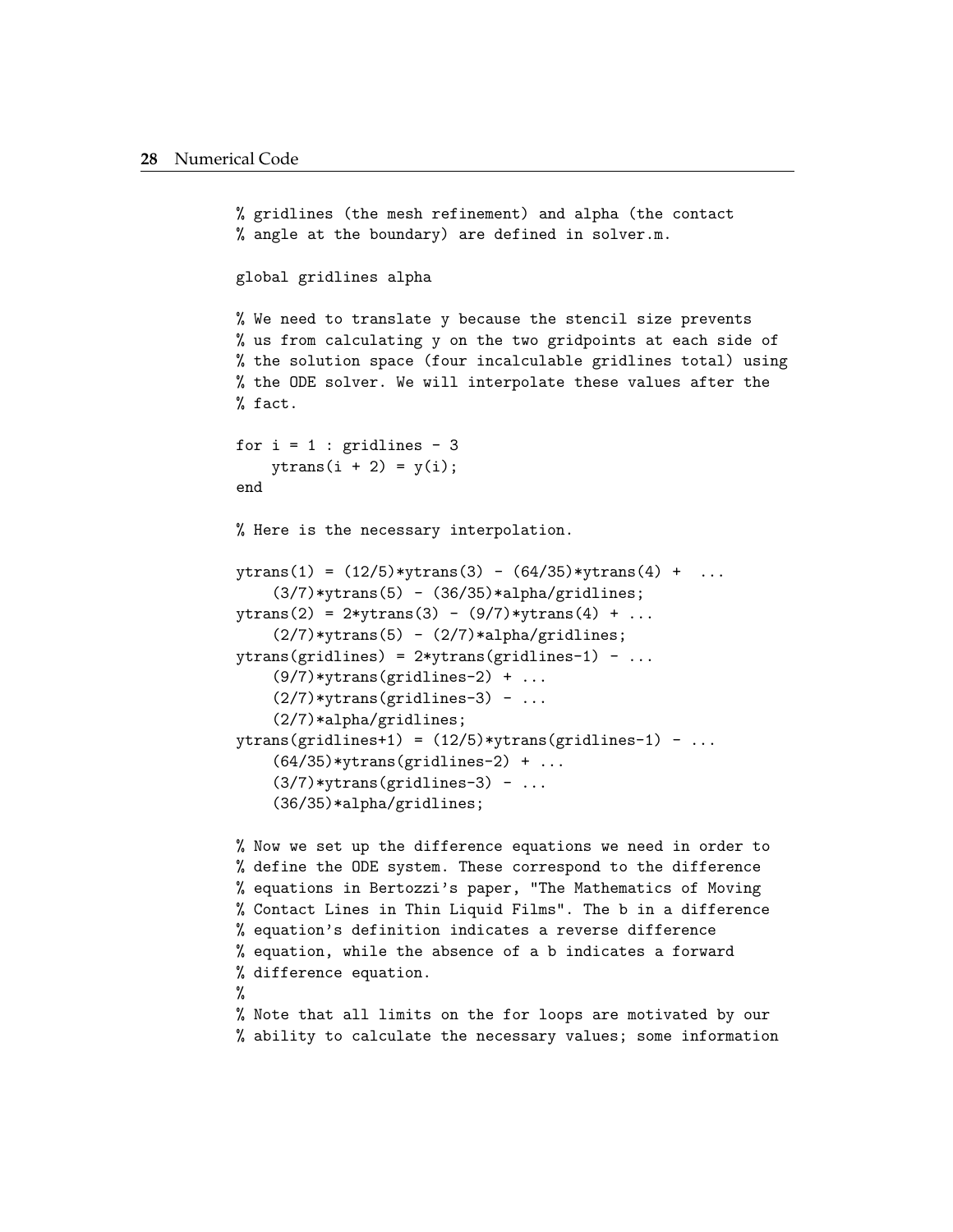```
% at the endpoints is necessarily lost each time we calculate
% a set of differences.
for i = 2 : gridlines + 1
    yxb(i) = (ytrans(i) - ytrans(i - 1)) * gridlines;end
for i = 2 : gridlines
   yxx(i) = (yxb(i + 1) - yxb(i)) * gridlines;end
for i = 3 : gridlines
    yxxxb(i) = (yxx(i) - yxx(i - 1)) * gridlines;end
% Now we can finally define the discretized system of ODEs.
% Again note that we cannot define the system all the way
% out to the endpoints; these values will be interpolated
% after solution in solver.m.
for i = 3: gridlines - 1
    systemmat(i - 2) = ...-(a(ytrans(i), ytrans(i + 1))*yxxxb(i + 1) - ...a(ytrans(i - 1), ytrans(i))*yxxxb(i))*gridlines;end
% We output t to give a general idea of how far along we
% are in the solution process. Since ode15s uses a variable
% step size which is, from time to time, negative, this is
% not a completely useful piece of information, but it is
% somewhat helpful.
t
% We defined systemmat above as a row vector; ode15s wants
% a column vector as input. We transpose and then output.
systemmat_cols = transpose(systemmat);
```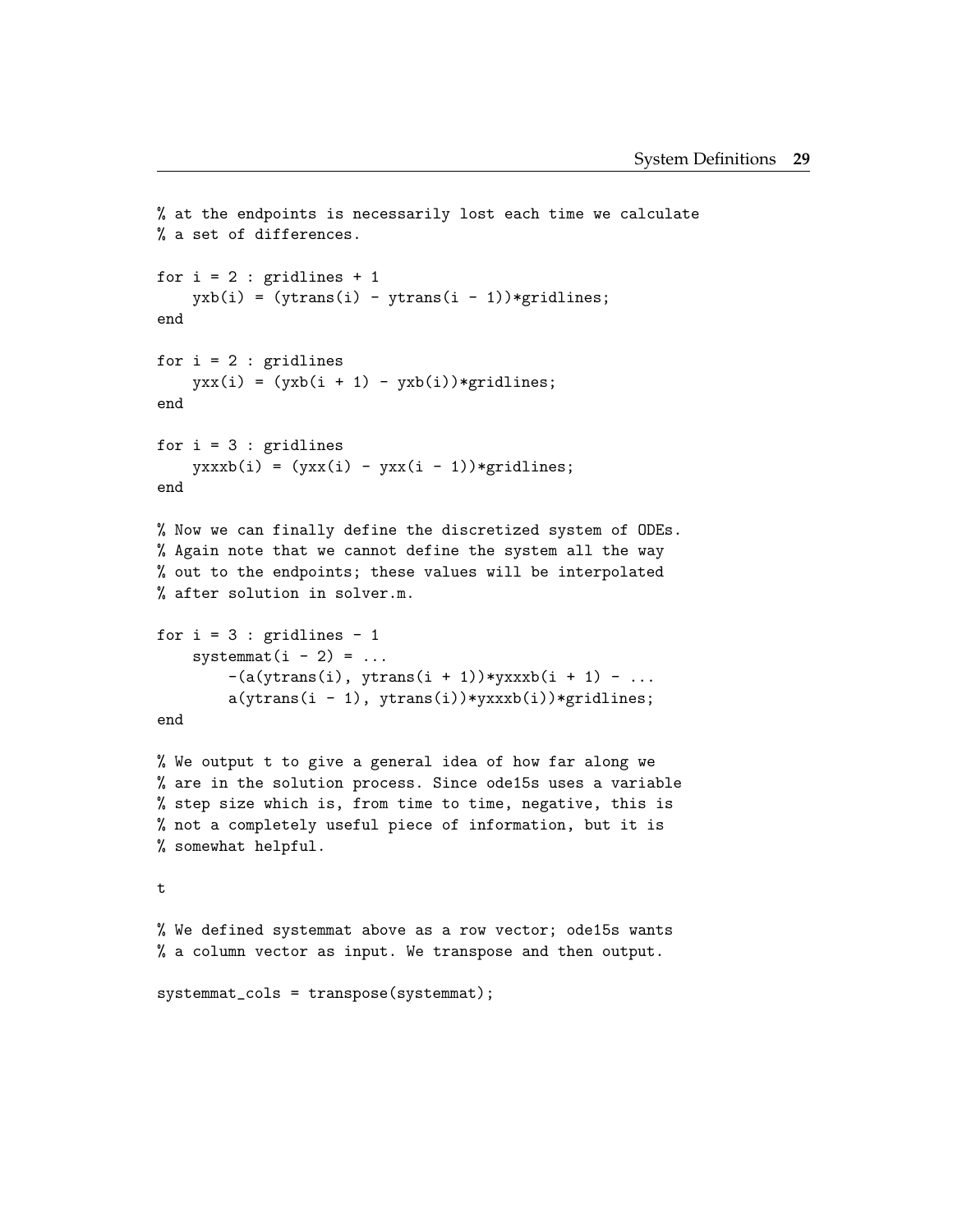### <span id="page-37-0"></span>**A.2 The Function** *a*

The function *a* is is used to define the system of ODEs. It is, in essence, an approximation function of  $f(h)$ , which in turn for our purposes is generally *h n* .

```
function afunc = a(f, g)\% A
% R.M. Baur
% Originally created: 3 February 2005
% Last modified: 10 April 2005
% HMC Mathematics Senior Thesis, Spring-Fall 2005
% This is a more streamlined version of earlier code.
% All comments in this file were written 10 April 2005.
% Older versions of this code are printed out in my thesis
% notebook and saved in ~/simcode/old-code on my account
% on the mathematics machines.
% As given in Bertozzi's paper, "The Mathematics of Moving
% Contact Lines in Thin Liquid Films", the function "a"
% is defined as
% a(s1, s2) = (s1 - s2)/(G'(s1) - G'(s2))% if s1 \neq s2 and as f(s1) if s1 = s2. Here, f(h) = h^n.
% G, in turn, is defined such that G''(h) = 1/f(h).
% Since f(h) = h^n n, G''(h) = 1/h^n n, so G'(h) = ln h, -1/h,
% or -1/(2h^2), depending on n (= 1, 2, 3).
% As of this implementation, the user must be aware of
% which value is being used for the exponent in the thin
% film equation and choose the appropriate definition for
% a, commenting out the others.
% USE THIS CODE IF n = 1
if (f \sim = g)afunc = (f - g)/(log(f) - log(g));else
```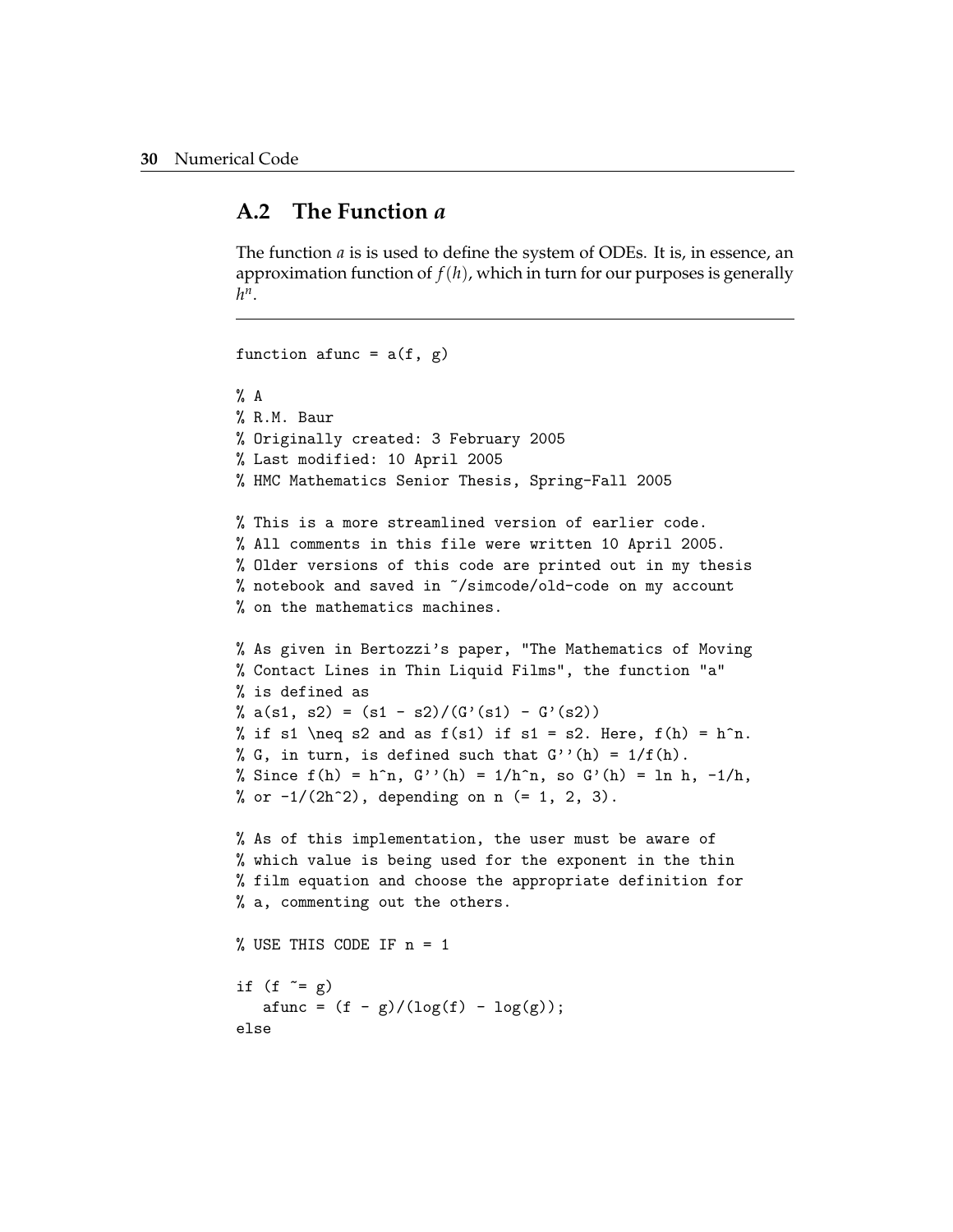```
afunc = f;
end
% USE THIS CODE IF n = 2
% if (f \tilde{f} = g)
% afunc = (f - g)/((-1/f) + (1/g));% else
% afunc = f^2;
% end
% USE THIS CODE IF n = 3
% if (f \tilde{f} = g)
% afunc = (f - g)/((-1/(2*f^2)) + (1/(2*g^2));% else
% afunc = f^3;
% end
```
# <span id="page-38-0"></span>**A.3 Numerical Solver**

The solver.m function takes the system output by filmde.m and runs it through the ode15s routine. It then uses deval to get values of the film height for uniform timesteps (rather than the variable timesteps used by ode15s) and plots the values of the film height at each one of these timesteps sequentially, as an animation.

```
function solout = solver;
% SOLVER
% R.M. Baur
% Originally created: 18 February 2005
% Last modified: 10 April 2005
% HMC Senior Mathematics Thesis, Spring-Fall 2005
% This is a more streamlined version of earlier code. All
```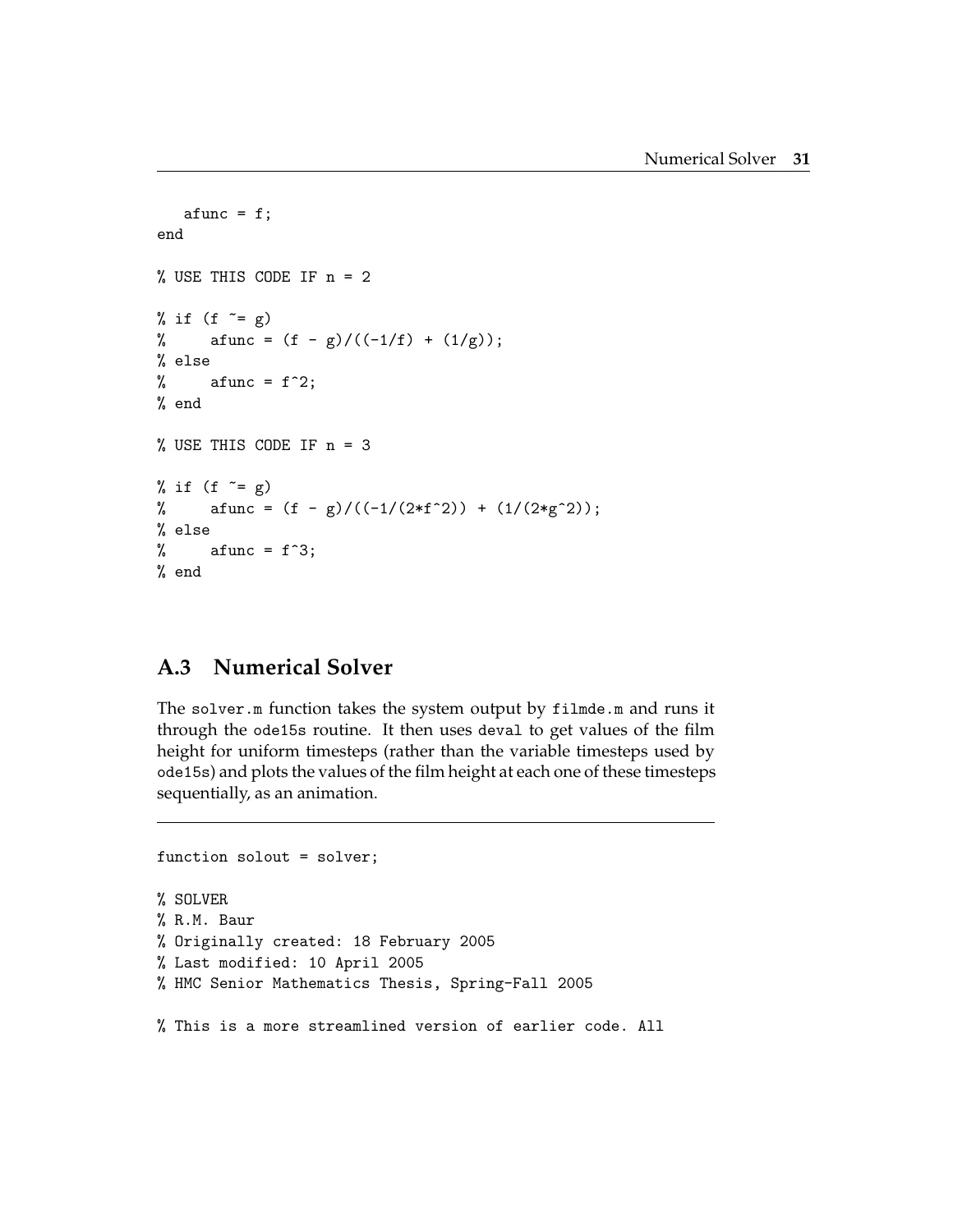```
% comments in this file were written 10 April 2005. Older
% versions of this file are printed out in my thesis
% notebook and saved in ~/simcode/old-code on my account
% on the mathematics machines.
% Many files need access to these global variables.
% Gridlines sets the mesh refinement; alpha sets the contact
% angle of the film at the boundary. At some point the total
% time for which the solver is run may also become a global,
% for minplot.m's use.
global gridlines alpha
gridlines = 30;
alpha = -2;
% X sets the discrete values of the spatial variable on
% which the ODEs in t are to be solved. Note that we do not
% define X all the way out to the boundaries of the interval
% [0, 1] because of the stencil size.
X = linspace(2/gridlines, 1 - 2/gridlines, gridlines-3);
% Y_0 sets the initial condition. It should be of the
% same length as X.
Y_0 = .1*ones(1, length(X));% runtime is the total length of time for which we want
% ode15s to solve the system it is given. This may
% eventually become a global.
runtime = .0195;
% Solve the system and output the result as a struct.
sol = ode15s(Ofilmde, [0 runtime], Y_0);% Unlike X, above, Xplot does span the entire interval
% [0, 1]. As the name suggests, we use it for plotting
% purposes so that we can see values across the entire domain.
```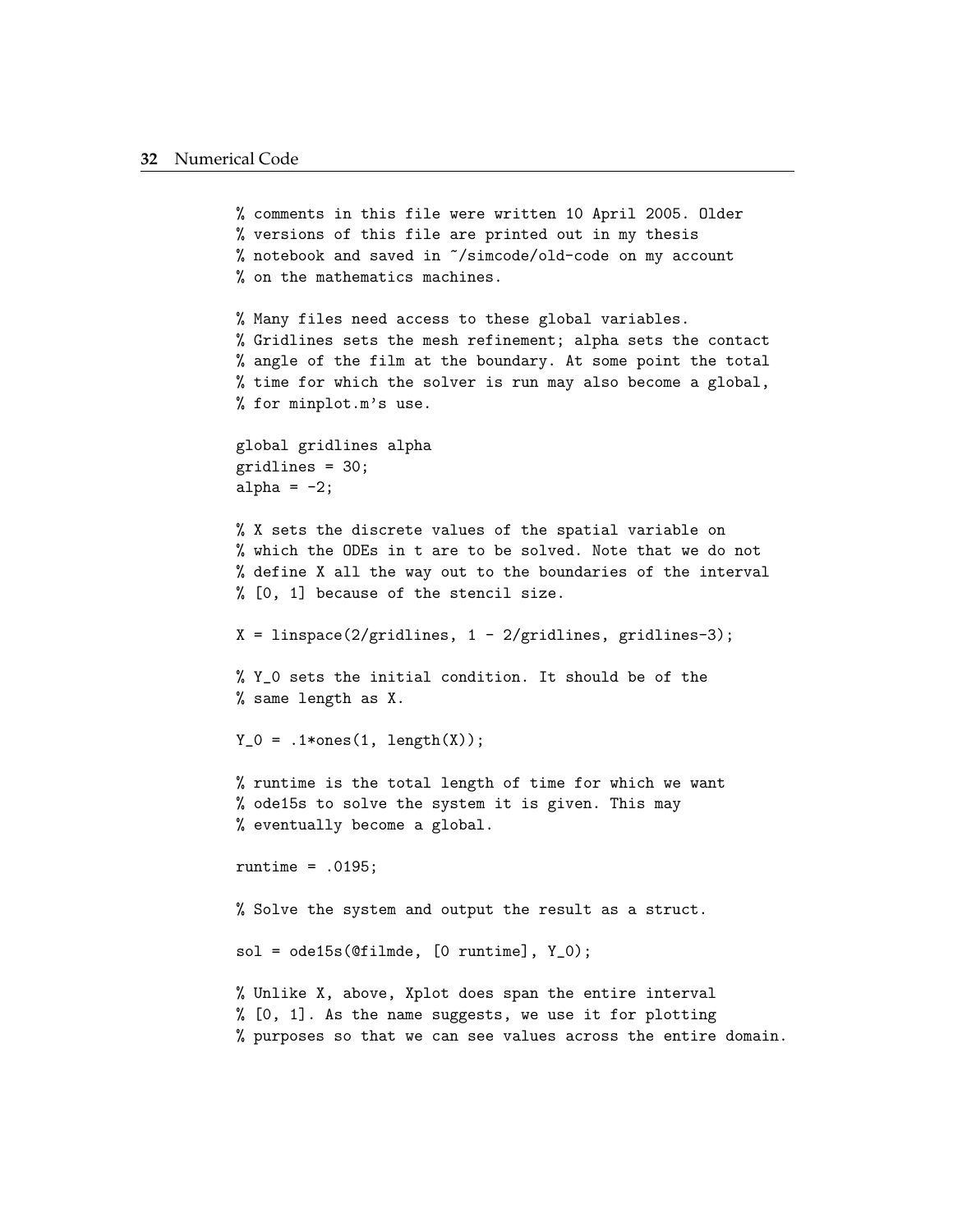```
Xplot = linspace(0, 1, gridlines+1);% Initializing yvals for use in the for loop below is
% probably not entirely necessary, but it does ensure
% that yvals is the proper size.
yvals = zeros(gridlines + 1);% Create an array of uniformly spaced timesteps. The last
% argument in linspace determines the size of this array.
% Use your best judgment as to this value; if you make it
% too small, all the interesting things will happen between
% the first two timesteps and it will appear as though only
% the initial and final conditions have been plotted as the
% film converges so quickly to the minimizer. On the other
% hand, if it is too large, the eventual animation of the
% solution will take prohibitively long to display. There is
% nothing, however, preventing you from using a smaller
% value than runtime for the endpoint of consttime.
consttime = linspace(0, runtime, 200);
% Get values of the film height for specific, uniformly
% spaced timesteps.
yeval = deval(sol, consttime);
% The following loops interpolate the values of the film
% height at the boundary where the stencil prevents us from
% doing so with the ODE solver itself, then plots the values
% we got from deval against Xplot. pause(.1) causes it to
% wait .1 sec between frame refreshes; user should be prepared
% either to reduce the index to something smaller than
% length(consttime) or be prepared for the fact that
% the animation will take .1*length(consttime) seconds
% to run after all computations are complete.
for i = 1 : length (consttime)
```
for  $j = 1$  : gridlines - 3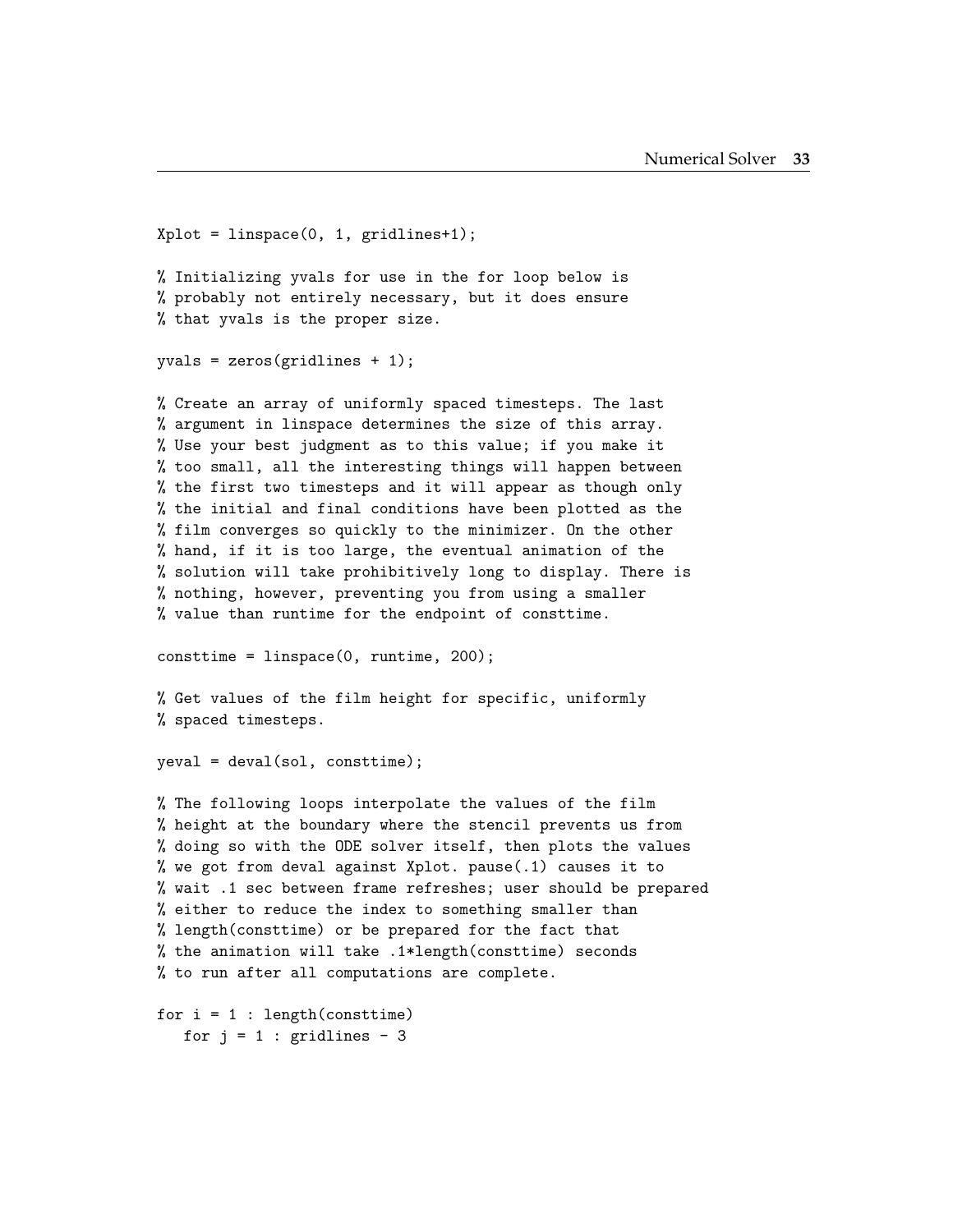```
yvals(j + 2) = yeval(j, i);end
   yvals(1) = (12/5)*yvals(3) - (64/35)*yvals(4) + ...(3/7)*yvals(5) - (36/35)*alpha/gridlines;yvals(2) = 2* yvals(3) - (9/7)*yvals(4) + ...(2/7)*yvals(5) - (2/7)*alpha/gridlines;yvals(gridlines) = 2*yvals(gridlines-1) - ...(9/7)*yvals(gridlines-2) + ...
       (2/7)*yvals(gridlines-3) - ...
       (2/7)*alpha/gridlines;
   yvals(gridlines + 1) = (12/5)*yvals(gridlines-1) - ...
       (64/35)*yvals(gridlines-2) + ...(3/7)*yvals(gridlines-3) - ...
       (36/35)*alpha/gridlines;
   pause(.1);
   plot(Xplot, yvals);
end
% Now we plot y = 0 in a different color so that it
% is easier to visually observe that the film has touched
% down and would rupture if the numerical scheme could
% continue solving.
hold on;
plot(Xplot, zeros(1, length(yvals)), 'r-');
hold off;
% This outputs the struct given by the ode15s routine;
% we can make use of this in minplot.m.
solout = sol;
```
### <span id="page-41-0"></span>**A.4 Minimum Plots**

The minplot.m function is intended as a tool for refinement analysis. It will take as input the struct output by an ODE solver, evaluate its values at uniform timesteps, and output the minimum film thickness at each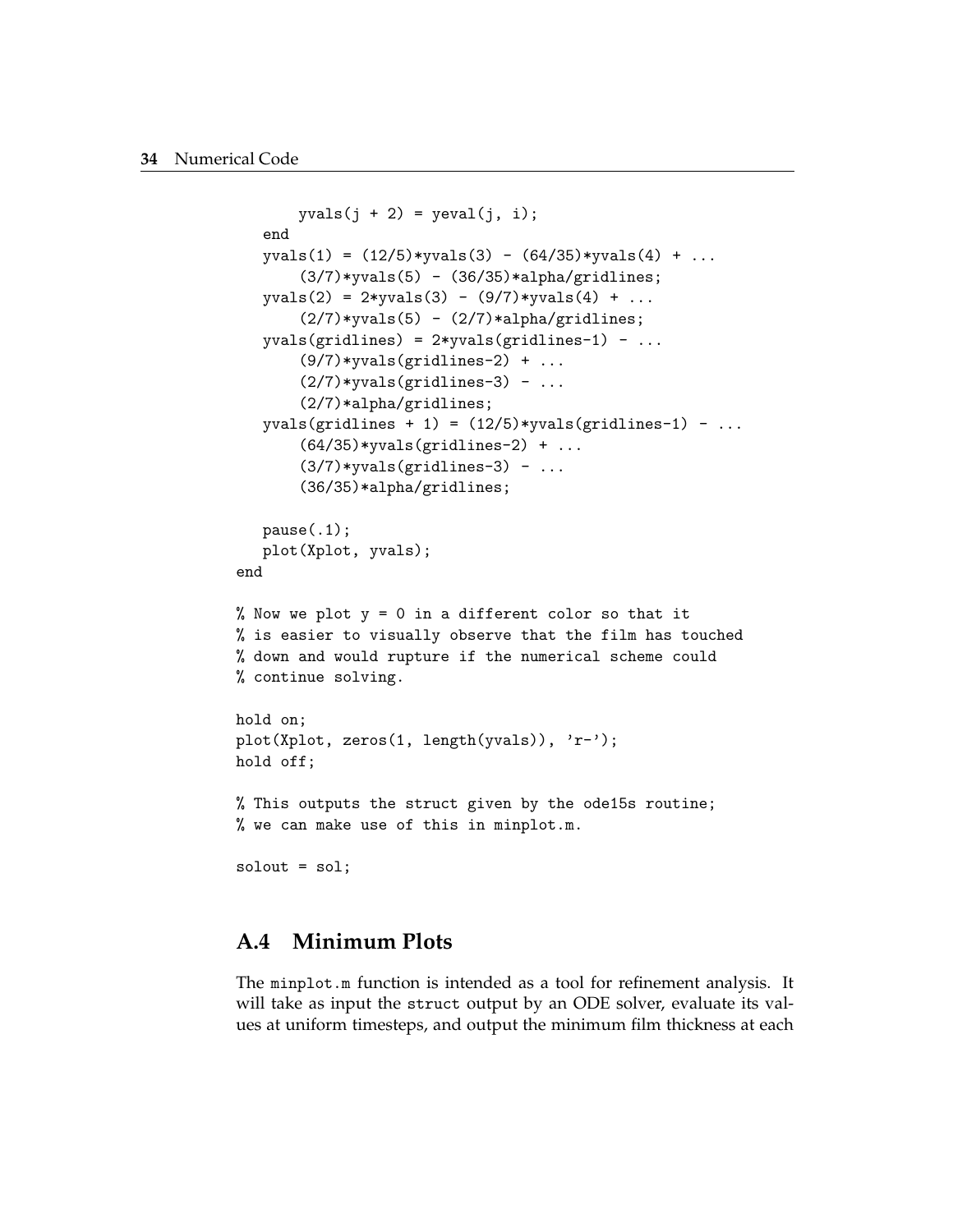timestep both as an array of values for future data analysis and as a semilog plot for immediate observation of results.

```
function ymins = minplot(y, timetotal)% MINPLOT
% R.M. Baur
% Originally created: 29 March 2005
% Last Modified: 10 April 2005
% HMC Mathematics Senior Thesis, Spring-Fall 2005
% MINPLOT takes as input the struct output from ode15s.
% It passes it through deval to get values at regular
% timesteps, then finds the minimum film thickness at each
% of these timesteps. It then plots these minima on a log
% scale against time on a linear scale.
% NOTE: As of this writing, the user must input the total
% time for which the ode15s solver was run, so that minplot
% can tell deval how many timesteps to use. Please keep
% track of this when running solver.m so that your data
% from minplot will be accurate.
% Use totalsteps to decide how often you want deval to
% calculate y values.
totalsteps = 2000;
timesteps = linspace(0, timetotal, totalsteps);
yeval = deval(y, timesteps);minusals = min(yeval);semilogy(timesteps, minvals);
ymins = minvals;
```